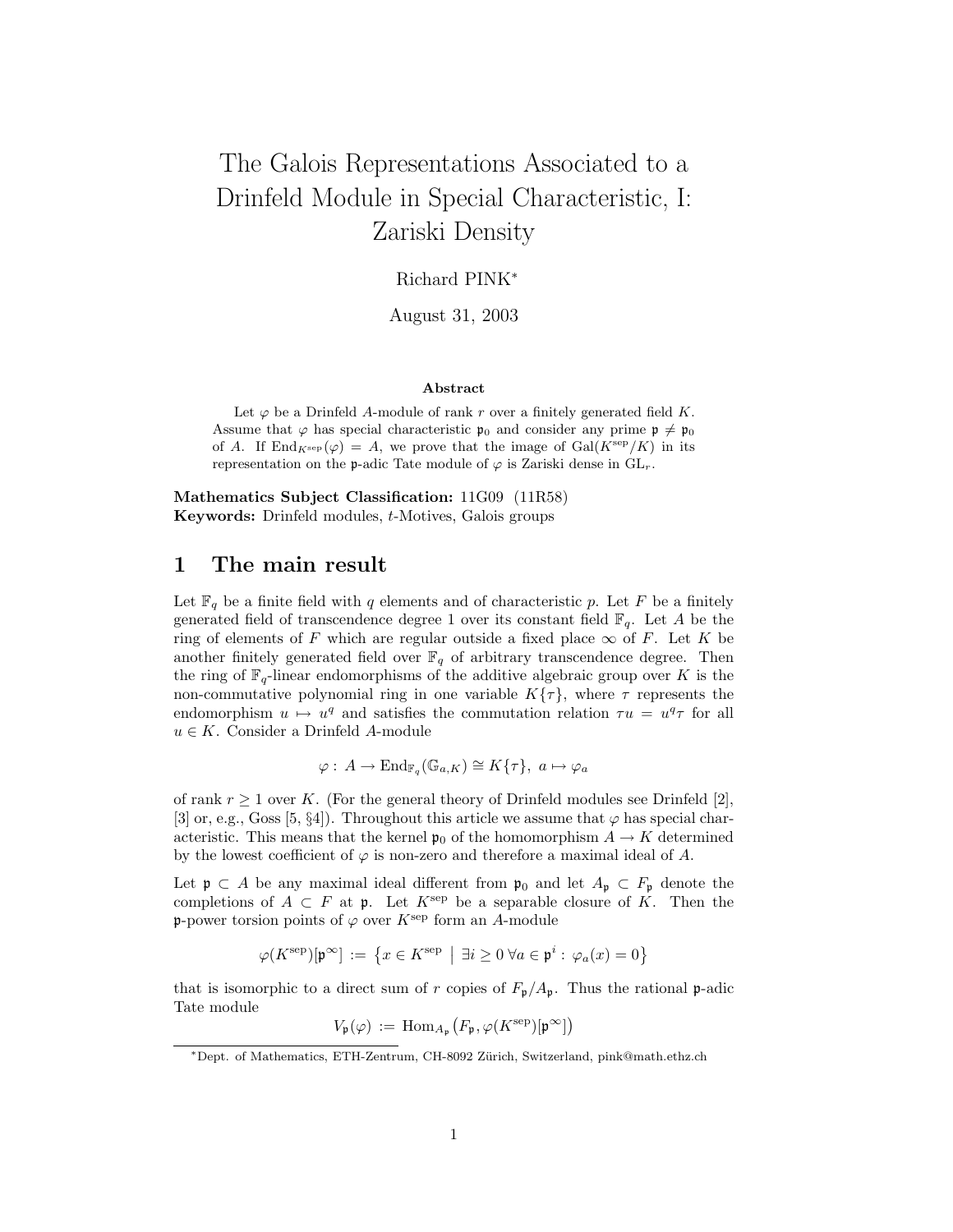is an  $F_p$ -vector space of dimension r. The natural action of  $Gal(K^{\text{sep}}/K)$  on  $\varphi(K^{\text{sep}})[\mathfrak{p}^{\infty}]$  translates into a continuous representation

$$
\rho_{\mathfrak{p}}: \mathrm{Gal}(K^{\mathrm{sep}}/K) \longrightarrow \mathrm{Aut}_{F_{\mathfrak{p}}}\big(V_{\mathfrak{p}}(\varphi)\big) \cong \mathrm{GL}_r(F_{\mathfrak{p}}).
$$

Let  $\Gamma_{\mathfrak{p}} \subset GL_r(F_{\mathfrak{p}})$  denote its image. The aim of this article is to prove:

**Theorem 1.1** If  $\text{End}_{K^{\text{sep}}}(\varphi) = A$ , then  $\Gamma_{\mathfrak{p}}$  is Zariski dense in  $GL_r$ .

The analogous result for Drinfeld modules in generic characteristic was proved in [7]. Both proofs rely on

- results of Taguchi and Tamagawa on the absolute irreducibility of  $\rho_{\rm p}$  (see §2),
- known facts on the valuations of Frobenius eigenvalues (see  $\S 3$ ), and
- the classification of certain representations of linear algebraic groups (see §6).

In generic characteristic one first shows that  $\varphi$  has good ordinary reduction at many places of K. The Frobenius element at any such place has precisely one eigenvalue which is not a unit at  $\mathfrak{p}_0$ ; only a little representation theory suffices to deduce from this that the Zariski closure of  $\Gamma_p$  is  $GL_r$ . But in special characteristic one cannot argue like this (unless  $\varphi$  itself is ordinary), which makes things significantly more difficult. The main additional tools needed are

- an adaptation of Serre's theory of Frobenius tori (see §4),
- the formalism and basic properties of Anderson's  $t$ -motives (see §5),
- the construction of certain t-submotives of tensor powers of  $\varphi$  that are characterized by representation theoretic data alone (see Proposition 5.6) and an integrality result for them (Proposition 5.3), and
- finer results from representation theory (see  $\S6$ ).

The actual proof of Theorem 1.1 is given in §7.

Notations: The above notations remain in force throughout the paper. Furthermore, for any field L we let  $L^{\text{sep}} \subset \overline{L}$  denote a separable, respectively an algebraic closure of L. For any field extension  $L'/L$  and any algebraic group H over L we abbreviate  $H_{L'} := H \times_L L'$ . The character group of H is defined as  $X(H) := \text{Hom}(H_{\bar{L}}, \mathbb{G}_{m,\bar{L}})$ . The cocharacter group of a torus T over L is defined as  $Y(T) := \text{Hom}(\mathbb{G}_{m,\bar{L}}, T_{\bar{L}})$ . The corresponding Q-vector spaces are denoted  $X(H)_{\mathbb{Q}} := X(H) \otimes_{\mathbb{Z}} \mathbb{Q}$ , respectively  $Y(T)_{\mathbb{Q}} := Y(T) \otimes_{\mathbb{Z}} \mathbb{Q}$ .

# 2 Absolute irreducibility

The following facts are known:

**Theorem 2.1** The representation of Gal( $K^{\text{sep}}/K$ ) on  $V_{\mathfrak{p}}(\varphi)$  is semisimple over  $F_{\mathfrak{p}}$ .

**Proof.** For K of transcendence degree 1 over  $\mathbb{F}_q$  the theorem was proved by Taguchi [11, Th.0.1]. His proof trivially applies to finite K as well, and it can be extended easily to arbitrary transcendence degree. But one can also reduce the case of transcendence degree  $> 1$  to the case of transcendence degree 1, as in [7, Th.1.4].

For this note first that the semisimplicity of the action of a subgroup  $\Delta \subset GL_r(F_p)$ depends only on the subalgebra  $F_{\mathfrak{p}}\Delta$  of the matrix algebra  $\text{Mat}_{r\times r}(F_{\mathfrak{p}})$ . By [7,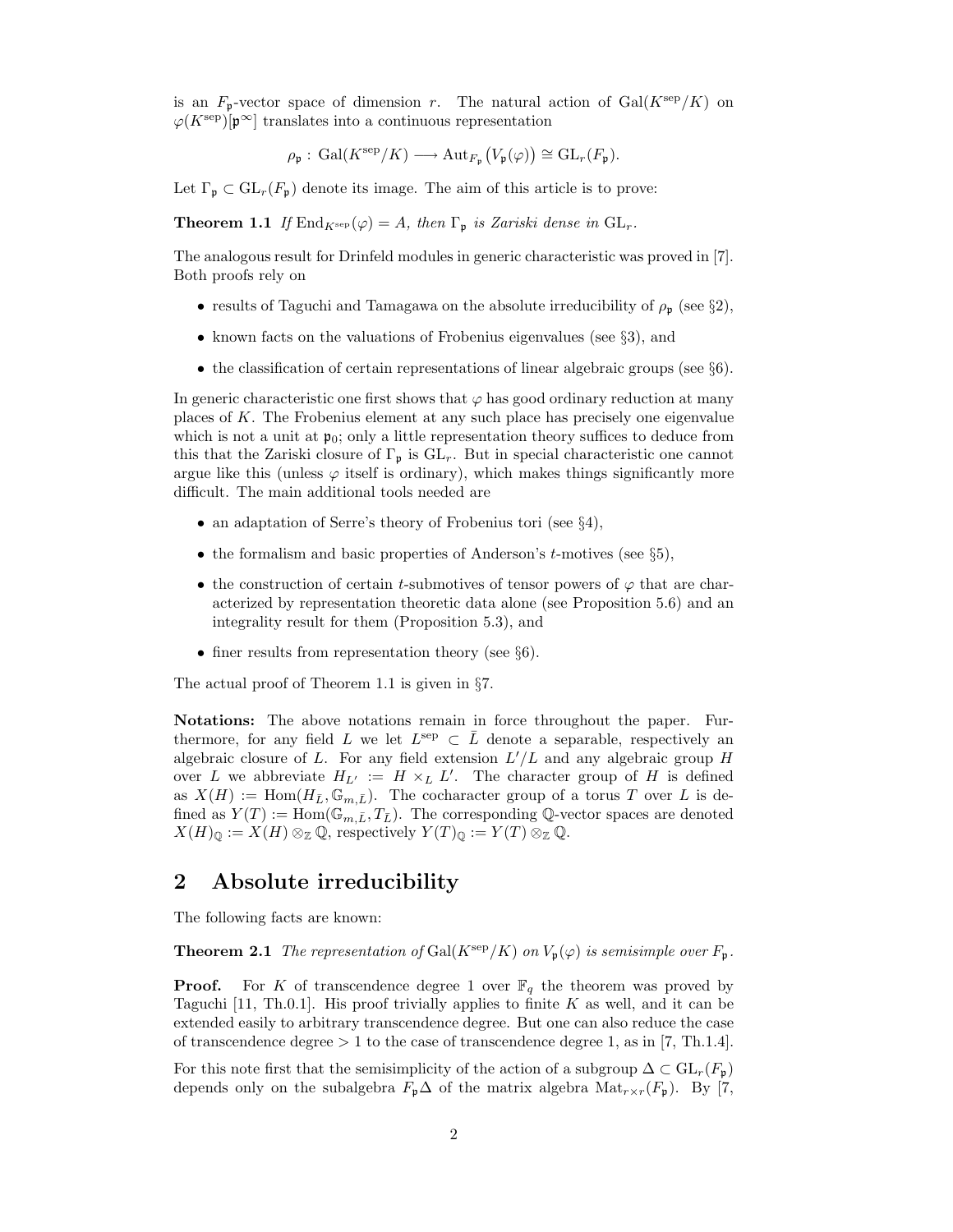Lemma 1.5] there exists an open normal subgroup  $\Gamma_1 \subset \Gamma_{\mathfrak{p}}$  such that for any subgroup  $\Delta \subset \Gamma_{\mathfrak{p}}$  with  $\Delta \Gamma_1 = \Gamma_{\mathfrak{p}}$  we have  $F_{\mathfrak{p}}\Delta = F_{\mathfrak{p}}\Gamma_{\mathfrak{p}}$ . Let  $K_1$  be the finite Galois extension of K corresponding to the open subgroup  $\rho_{\mathfrak{p}}^{-1}(\Gamma_1) \subset \text{Gal}(K^{\text{sep}}/K)$ . Let X be a model of K of finite type over  $\mathbb{F}_q$  over which  $\varphi$  has good reduction (cf. §3), and let  $\pi$ :  $X_1 \to X$  be the normalization of X in  $K_1$ . By standard Bertini type arguments as in [7, Lemma 1.6] one finds an irreducible closed curve  $Y \subset X$  for which  $\pi^{-1}(Y) \subset X_1$  is irreducible.

Let y be the generic point of Y with function field L and  $\varphi_y$  the reduction of  $\varphi$ over L. Then the characteristic of  $\varphi_y$  is still  $\mathfrak{p}_0 \neq \mathfrak{p}$  and the reduction map induces an isomorphism of Tate modules  $V_{\mathfrak{p}}(\varphi) \longrightarrow V_{\mathfrak{p}}(\varphi_y)$  (cf. §3). The image  $\Delta_{\mathfrak{p}}$  of  $Gal(L^{\text{sep}}/L)$  on  $V_{\mathfrak{p}}(\varphi_y)$  can thus be identified with a closed subgroup of  $\Gamma_{\mathfrak{p}}$ . The irreducibility of  $\pi^{-1}(Y)$  now means that  $\Delta_{\mathfrak{p}}\Gamma_1 = \Gamma_{\mathfrak{p}}$ . By the construction of  $\Gamma_1$ this implies that  $F_p \Delta_p = F_p \Gamma_p$ . But by Taguchi [11, Th.0.1] the left hand side acts semisimply on  $V_p(\varphi)$ ; hence so does the right hand side, as desired. q.e.d.

Next the endomorphism ring  $\text{End}_K(\varphi)$  consists of the elements of  $K\{\tau\}$  which commute with  $\varphi_a$  for all  $a \in A$ . The action of endomorphisms on  $\varphi(K^{\text{sep}})[p^{\infty}]$  and hence on  $V_{\mathfrak{p}}(\varphi)$  yields a natural homomorphism

$$
\operatorname{End}_K(\varphi) \otimes_A F_{\mathfrak{p}} \longrightarrow \operatorname{End}_{F_{\mathfrak{p}}}(V_{\mathfrak{p}}(\varphi)).
$$

This homomorphism commutes with the action of  $Gal(K^{\text{sep}}/K)$ . The following result, the 'Tate conjecture' for Drinfeld modules, was proved independently by Taguchi [12] and Tamagawa [13], [14], [15] as a special case of Theorem 5.4 below:

Theorem 2.2 The natural homomorphism

$$
\operatorname{End}_K(\varphi) \otimes_A F_{\mathfrak{p}} \longrightarrow \operatorname{End}_{F_{\mathfrak{p}}, \operatorname{Gal}(K^{\operatorname{sep}}/K)}(V_{\mathfrak{p}}(\varphi))
$$

is an isomorphism.

Now let  $G_{\mathfrak{p}}$  denote the Zariski closure of  $\Gamma_{\mathfrak{p}}$ , which is an algebraic subgroup of  $\operatorname{GL}_{r,F_{\mathfrak{p}}}$ . For Theorem 1.1 we must prove that  $G_{\mathfrak{p}} = \operatorname{GL}_{r,F_{\mathfrak{p}}}$ . The preceding results yield a first approximation to this:

**Proposition 2.3** If  $\text{End}_{K^{\text{sep}}}(\varphi) = A$ , then the identity component of  $G_p$  is reductive and acts absolutely irreducibly on  $V_{\mathfrak{p}}(\varphi)$ .

**Proof.** Let  $G_{\mathfrak{p}}^{\circ}$  denote the identity component of  $G_{\mathfrak{p}}$ . Then  $G_{\mathfrak{p}}^{\circ}(F_{\mathfrak{p}})\cap \Gamma_{\mathfrak{p}}$  is the image of Gal $(K^{\text{sep}}/K')$  for some finite subextension  $K' \subset K^{\text{sep}}$  of K, and by construction it is Zariski dense in  $G_{\mathfrak{p}}^{\circ}$ . Thus replacing K by K' amounts to replacing  $G_{\mathfrak{p}}$  by  $G_{\mathfrak{p}}^{\circ}$ , after which  $G_p$  is connected.

Note that by assumption we still have  $\text{End}_K(\varphi) = A$ . Thus Theorems 2.1 and 2.2 say that Gal( $K^{\text{sep}}/K$ ) acts absolutely irreducibly on  $V_{\mathfrak{p}}(\varphi)$ . By construction the same then follows for  $\Gamma_{\mathfrak{p}}$  and hence for  $G_{\mathfrak{p}}$ . This implies that  $G_{\mathfrak{p}}$  is reductive (cf.  $[7, \text{Fact A.1}].$  q.e.d.

# 3 Good reduction and Frobenius elements

Since A is a finitely generated  $\mathbb{F}_q$ -algebra, the homomorphism  $\varphi$  factors through  $R\{\tau\} \subset K\{\tau\}$  for some finitely generated  $\mathbb{F}_{q}$ -algebra  $R \subset K$ . As K is a finitely generated field extension of  $\mathbb{F}_q$ , after enlarging R we may assume that  $\mathrm{Quot}(R) = K$ . After enlarging R further we may also assume that for some non-constant  $a \in A$  the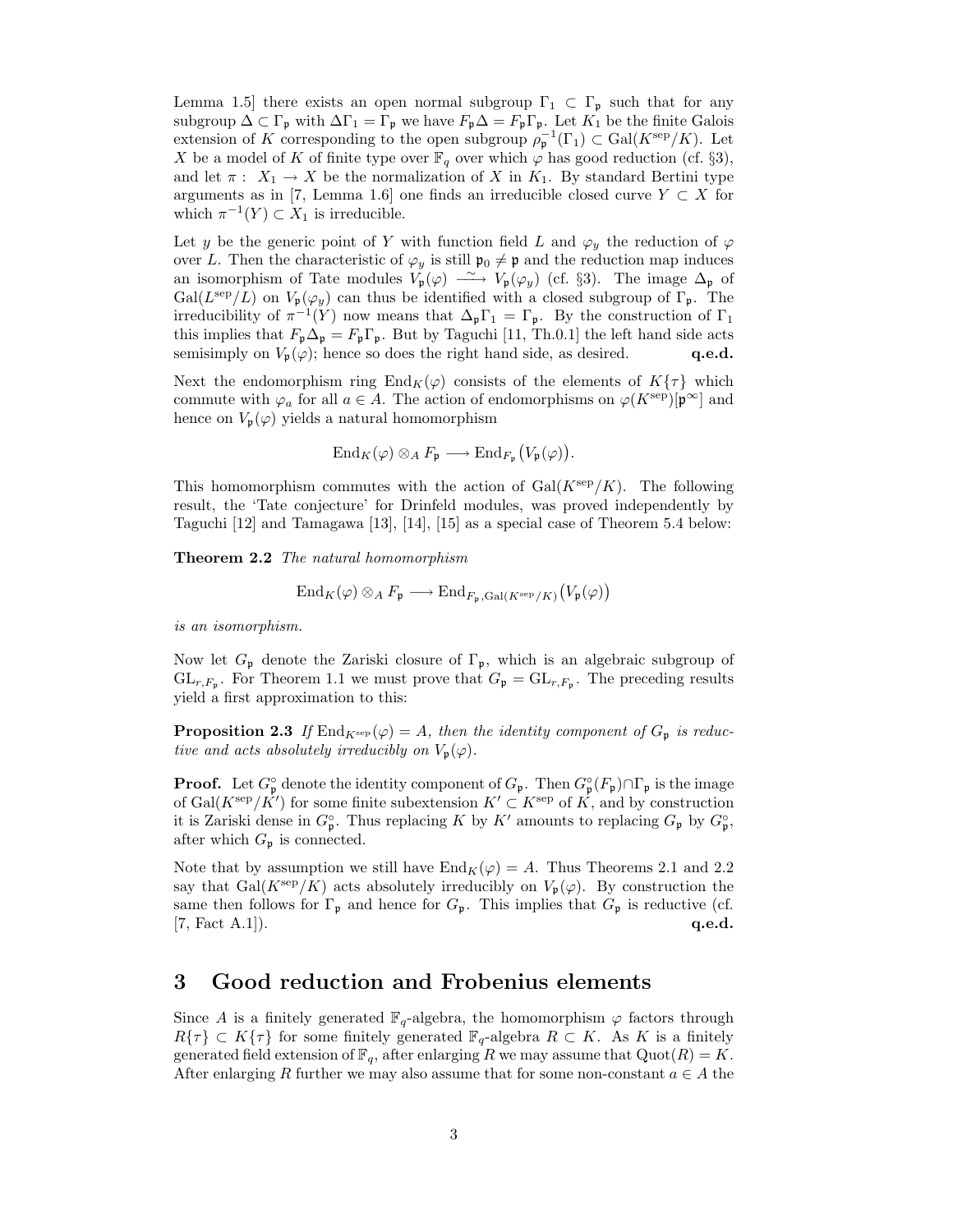highest non-zero coefficient of  $\varphi_a$  is a unit in R. For every point  $x \in X := \textbf{Spec } R$ with residue field  $k_x$  we consider the induced homomorphism

$$
\varphi_x: A \to k_x\{\tau\}.
$$

Then by construction the degree of  $\varphi_{x,a}$  over  $k_x$  is equal to the degree of  $\varphi_a$  over K, which implies that  $\varphi_x$  is a Drinfeld module over  $k_x$  of the same rank as  $\varphi$ . Thus  $\varphi$  defines a family of Drinfeld modules of rank r over X, which is a model of K of finite type over  $\text{Spec } \mathbb{F}_q$ .

We fix such R and X for all that follows and say that  $\varphi$  has good reduction at all points  $x \in X$ . Since  $\varphi$  has characteristic  $\mathfrak{p}_0$  and  $A/\mathfrak{p}_0$  is a field, the composite homomorphism  $A/\mathfrak{p}_0 \hookrightarrow R \to k_x$  induced by the lowest coefficient of  $\varphi$  is still injective; hence  $\varphi_x$  again has characteristic  $\mathfrak{p}_0$ .

Next for any  $i \geq 0$  consider an element  $a \in \mathfrak{p}^i \setminus \mathfrak{p}_0$ . The lowest coefficient of  $\varphi_a$  is then invertible in  $k_x$  for all  $x \in X$  and therefore a unit in R. This implies that the kernel of  $\varphi_a$  on  $\mathbb{G}_{a,R}$  is a finite étale commutative group scheme over X, and all its sections are defined over finite étale coverings of  $X$ . Varying  $i$  and  $a$ we deduce that all elements of  $\varphi(K^{\text{sep}})[p^{\infty}]$  extend to sections over finite étale coverings of X. It follows that the Galois representation  $\rho_{p}$  factors through the  $\acute{e}$ tale fundamental group  $\pi_1^{\acute{e}t}(X)$  and the reduction maps induce isomorphisms of Tate modules  $V_{\mathfrak{p}}(\varphi) \longrightarrow V_{\mathfrak{p}}(\varphi_x)$ .

Now suppose that x is a closed point of X, so that its residue field  $k_x$  is finite. The Galois group  $Gal(k_x^{\text{sep}}/k_x)$  is then pro-cyclic and generated by the Frobenius automorphism  $u \mapsto u^{|k_x|}$ . Any element  $Frob_x \in Gal(K^{\text{sep}}/K)$  in a decomposition group above x which acts like this on the residue field  $k_x^{\text{sep}}$  is called a *Frobenius element* at x. Its image  $\rho_{\mathfrak{p}}(\text{Frob}_x) \in \Gamma_{\mathfrak{p}}$  acts on  $V_{\mathfrak{p}}(\varphi)$  in the same way as the Frobenius automorphism acts on  $V_{\mathfrak{p}}(\varphi_x)$ . It possesses the following useful properties:

**Theorem 3.1** (cf. [4, Th.3.2.3 (b)]) The characteristic polynomial  $f_x$  of  $\rho_p(\text{Frob}_x)$ has coefficients in A and is independent of p.

Next let  $\alpha_1, \ldots, \alpha_r$  be the roots of  $f_x$  in an algebraic closure  $\bar{F}$  of F, with repetitions if necessary. Consider any valuation  $v$  of  $F$ , normalized so that a uniformizer has valuation 1, and consider an extension  $\bar{v}$  of v to  $\bar{F}$ . Let  $k_v$  denote the residue field at v.

**Theorem 3.2** (cf. Drinfeld [3, Prop.2.1] or  $[4, Th.3.2.3 c-d]$ )

(a) If v does not correspond to  $\mathfrak{p}_0$  or  $\infty$ , then for all  $1 \leq i \leq r$  we have

$$
\bar{v}(\alpha_i)=0.
$$

(b) If v corresponds to  $\infty$ , then for all  $1 \leq i \leq r$  we have

$$
\bar{v}(\alpha_i) = -\frac{1}{r} \cdot \frac{[k_x/\mathbb{F}_q]}{[k_v/\mathbb{F}_q]}.
$$

(c) If v corresponds to  $\mathfrak{p}_0$ , then there exists an integer  $0 < s_x \leq r$ , called the height of  $\varphi_x$ , such that

$$
\bar{v}(\alpha_i) = \begin{cases}\n\frac{1}{s_x} \cdot \frac{[k_x/\mathbb{F}_q]}{[k_v/\mathbb{F}_q]} & \text{for precisely } s_x \text{ of the } \alpha_i, \text{ and} \\
0 & \text{for the remaining } r - s_x \text{ of the } \alpha_i.\n\end{cases}
$$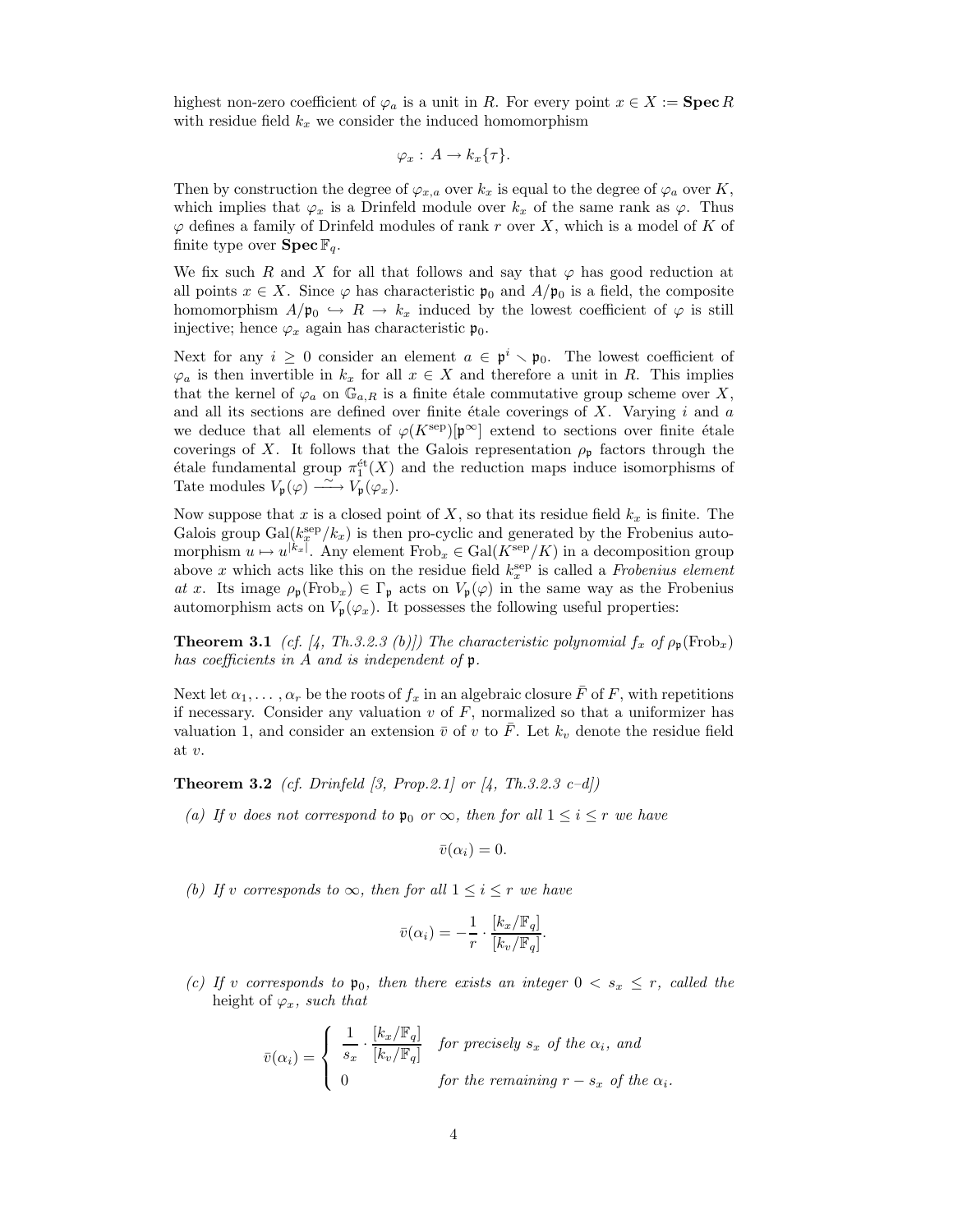# 4 Frobenius tori

A vital tool in Serre's study of Galois representations over  $\mathbb{Q}_\ell$  is that of Frobenius tori [10]. We adapt this concept to the present situation as far as necessary. All the ideas in this section are due to Serre.

For every closed point  $x \in X$  we fix an element  $h_x \in GL_r(F)$  with characteristic polynomial  $f_x$ . We let  $H_x \subset GL_{r,F}$  denote the Zariski closure of the discrete subgroup generated by  $h_x$ , and  $T_x$  the identity component of  $H_x$ .

**Proposition 4.1** (a)  $T_x$  is a torus, called the Frobenius torus at x.

- (b) The  $GL_r(F)$ -conjugacy class of  $T_x$  depends only on  $f_x$ .
- (c) Some  $GL_r(F_{\mathfrak{p}})$ -conjugate of  $T_{x,F_{\mathfrak{p}}}$  is contained in  $G_{\mathfrak{p}}$ .
- (d) There exists a positive integer n such that for all  $x \in X$  the element  $\rho_{\mathfrak{p}}(\text{Frob}_x)^n$ lies in some  $\operatorname{GL}_r(F_{\mathfrak{p}})$ -conjugate of  $T_{x,F_{\mathfrak{p}}}.$

**Proof.** Let  $h_x = su = us$  be the Jordan-Chevalley decomposition into a semisimple element s and a unipotent element u of  $GL_r(F)$ . Recall that F has positive characteristic p and fix an integer m so that  $p^m \geq r$ . The binomial formula then implies that  $u^{p^m} = (1 + (u - 1))^{p^m} = 1 + (u - 1)^{p^m} = 1$ ; hence  $h_x^{p^m} = s^{p^m}$  is diagonalizable over  $\bar{F}$ . It follows that the Zariski closure  $H'_x$  of the discrete subgroup generated by  $h_x^{p^m}$  is diagonalizable over  $\overline{F}$  and of finite index dividing  $p^m$  in  $H_x$ . In particular  $\overline{T_x}$  is the identity component of  $H'_x$ , so it is diagonalizable over  $\overline{F}$ , proving (a).

Next the characteristic polynomial of  $h_x^{p^m}$  depends only on  $f_x$ . Since any two semisimple elements of  $GL_r(F)$  with the same characteristic polynomial are conjugate under  $\mathrm{GL}_r(F)$ , the  $\mathrm{GL}_r(F)$ -conjugacy class of  $h_x^{p^m}$  and hence of  $H'_x$  and  $T_x$  is independent of the choice of  $h_x$ , proving (b).

On the other hand  $\rho_{\mathfrak{p}}(\text{Frob}_x)^{p^m}$  is an element of  $G_{\mathfrak{p}}(F_{\mathfrak{p}}) \subset \text{GL}_r(F_{\mathfrak{p}})$  with the same characteristic polynomial as  $h_x^{p^m}$ . The same arguments as in (a) show that  $\rho_{\mathfrak{p}}(\text{Frob}_x)^{p^m}$  is semisimple. Thus both elements are semisimple over  $F_{\mathfrak{p}}$  with the same characteristic polynomial, so they are conjugate under  $GL_r(F_p)$ . The same element conjugates  $H'_{x,F_{\mathfrak{p}}}$  and hence  $T_{x,F_{\mathfrak{p}}}$  into  $G_{\mathfrak{p}}$ , proving (c).

Finally, we already know that  $\rho_{\mathfrak{p}}(\text{Frob}_x)^{p^m}$  lies in some  $\text{GL}_r(F_{\mathfrak{p}})$ -conjugate of  $H'_{x,F_{\mathfrak{p}}}$ . To prove (d) it thus suffices to show that the finite quotient  $H'_x/T_x$  has bounded order. By construction this group is cyclic and diagonalizable over  $\overline{F}$ . Choose any faithful character  $\chi$  of  $H'_x/T_x$ . Then  $\zeta := \chi(h_x^{p^m}T_x) \in \overline{F}^*$  is a root of unity of order  $|H'_x/T_x|$ . On the other hand  $\zeta$  is a multiplicative Z-linear combination of the eigenvalues of  $\rho_{\mathfrak{p}}(\text{Frob}_x)$ . Let  $F_x \subset \overline{F}$  be the field extension of F generated by these eigenvalues. Then  $\zeta$  is a root of unity in  $F_x$ , so it lies in the finite constant field of  $F_x$ . Now  $F_x$  is the splitting field of the polynomial  $f_x$  of degree r, so its degree over F is  $\leq r!$ . In particular the extension of the constant fields in  $F_x$  and F has degree  $\leq r!$ , so the order of the constant field of  $F_x$  is bounded independently of x. Thus  $\zeta$  and hence  $H'_x/T_x$  has bounded order, as desired. **q.e.d. q.e.d.** 

Next recall that the character and cocharacter groups of  $T_x$  are free  $\mathbb{Z}$ -modules of finite rank and related to each other by the natural perfect pairing

$$
X(T_x) \times Y(T_x) \longrightarrow \text{End}(\mathbb{G}_{m,\bar{F}}) \cong \mathbb{Z}
$$
  

$$
(\chi, \lambda) \longmapsto \chi \circ \lambda \cong \langle \chi, \lambda \rangle.
$$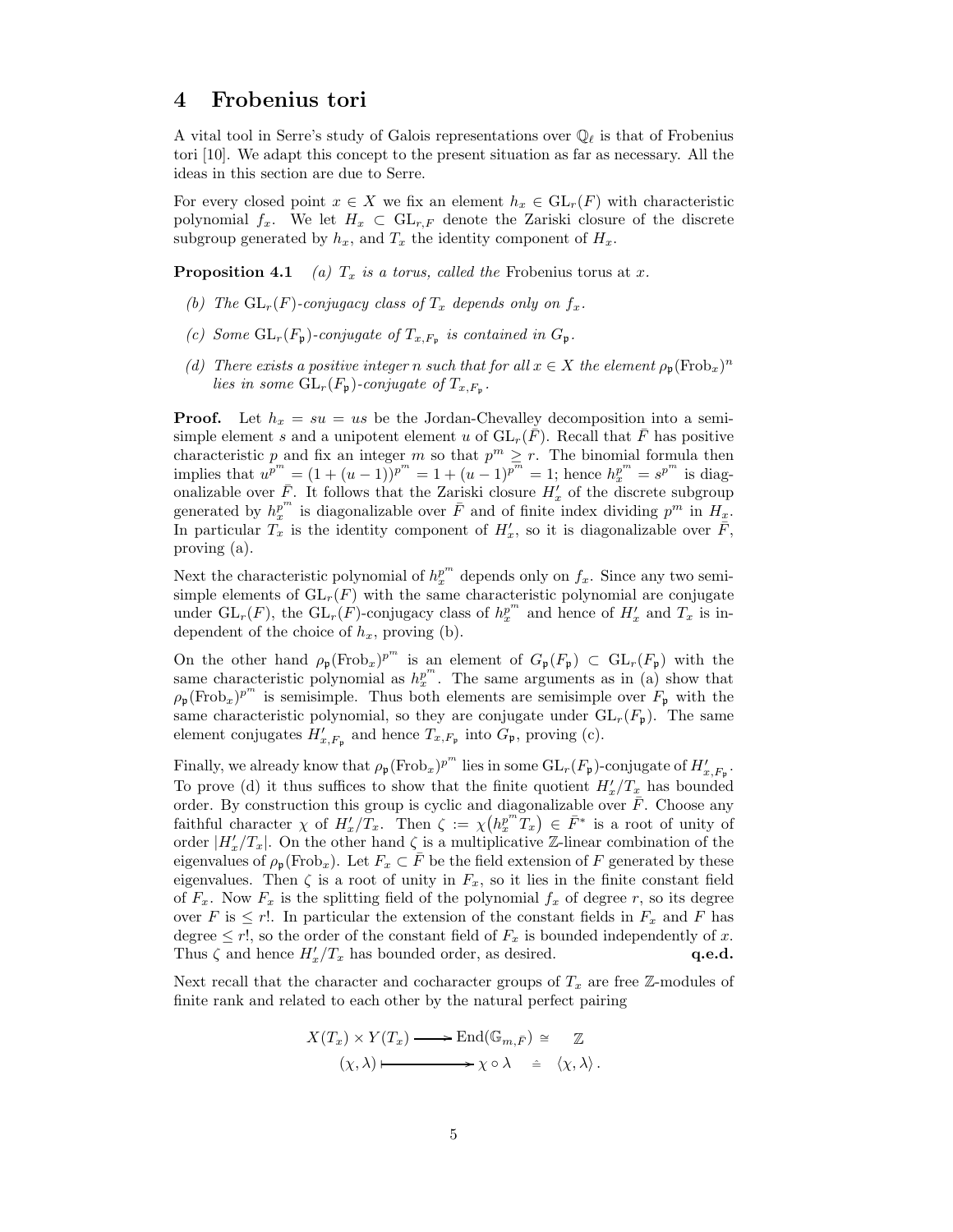Since the restriction homomorphism  $X(H_x)_{\mathbb{Q}} \to X(T_x)_{\mathbb{Q}}$  is an isomorphism, the pairing induces an isomorphism  $Y(T_x)_{\mathbb{Q}} \cong \text{Hom}_{\mathbb{Z}}(X(H_x), \mathbb{Q})$ . Let  $\bar{v}$  be an extension to  $\bar{F}$  of the normalized valuation of F at  $\mathfrak{p}_0$ . Then  $\chi \mapsto \bar{v}(\chi(h_x))$  defines a homomorphism  $X(H_x) \to \mathbb{Q}$ ; hence there exists a unique element  $y_x \in Y(T_x)_{\mathbb{Q}}$  such that for all  $\chi \in X(H_x)$  we have

(4.2) 
$$
\bar{v}(\chi(h_x)) = \langle \chi | T_x, y_x \rangle.
$$

Since this 'rational cocharacter' determines the Newton polygon of  $f_x$  at  $\mathfrak{p}_0$ , we call it the Newton cocharacter of  $T_x$ .

**Proposition 4.3** The Aut $(\bar{F}/F)$ -conjugates of  $y_x$  generate  $Y(T_x)_{\mathbb{Q}}$ .

**Proof.** If not, there exists a character  $\chi \in X(H_x)$  of infinite order such that

$$
\sigma_{\bar{v}}(\chi(h_x)) = \bar{v}(\sigma^{-1}\chi(h_x)) = \langle \sigma^{-1}\chi|T_x, y_x \rangle = \langle \chi|T_x, \sigma_{y_x} \rangle = 0
$$

for all  $\sigma \in \text{Aut}(\bar{F}/F)$ . Thus the element  $\chi(h_x) \in \bar{F}^*$  is a unit at all places above  $\mathfrak{p}_0$ . Since  $\chi(h_x)$  is a product of eigenvalues of  $\rho_p(\text{Frob}_x)$ , using Theorem 3.2 we deduce that  $\chi(h_x)$  is a unit at all places outside  $\infty$  and that its valuations at all places above  $\infty$  are equal. With the product formula this implies that  $\chi(h_x)$  is a unit everywhere and therefore a constant function. It follows that  $\chi(h_x)$  is a root of unity in  $\bar{F}^*$ . Let n be its order, then the relation  $\chi^n(h_x) = \chi(h_x)^n = 1$  implies that  $\chi^n$  vanishes on  $h_x$ , and therefore on  $H_x$ . This contradicts the assumption that  $\chi$ has infinite order in  $X(H_x)$ . q.e.d.

Next we note that Theorem 3.2 (c) and the characterization 4.2 of  $y_x$  imply:

**Proposition 4.4** The weights of  $y_x$  in the tautological representation  $T_x \hookrightarrow GL_{r,F}$ take exactly one non-zero value and, perhaps, the value 0.

**Proposition 4.5** As  $x \in X$  varies, there are only finitely many possibilities for the  $GL_r(\bar{F})$ -conjugacy class of  $T_{x,\bar{F}}$ .

**Proof.** Let us conjugate  $T_{x,\bar{F}}$  into the diagonal torus  $\mathbb{G}_{m,\bar{F}}^r$ . The conjugation identifies the cocharacter space  $Y(T_x)_{\mathbb{Q}}$  with a subspace  $W \subset Y(\mathbb{G}_m^r)_{\mathbb{Q}} \cong \mathbb{Q}^r$ . By Proposition 4.3 this subspace is generated by the tuples corresponding to all Galois conjugates  $\sigma_{y_x}$  of the Newton cocharacter. By Proposition 4.4 all non-zero entries of such a tuple are equal. But up to rational multiples there are only finitely many such tuples in  $\mathbb{Q}^r$ . Thus W is generated by a subset of a fixed finite subset of  $\mathbb{Q}^r$ ; hence there are only finitely many possibilities for it, as desired.  $q.e.d.$ 

**Theorem 4.6** There exists a Zariski open dense subset  $U$  of the identity component  $G_{\mathfrak{p}}^{\circ}$  of  $G_{\mathfrak{p}}$  such that for all closed points  $x \in X$  with  $\rho_{\mathfrak{p}}(\text{Frob}_x) \in U(F_{\mathfrak{p}})$  some  $\mathrm{GL}_r(F_{\mathfrak{p}})$ -conjugate of  $T_{x,F_{\mathfrak{p}}}$  is a maximal torus of  $G_{\mathfrak{p}}^{\circ}$ .

**Proof.** Fix a maximal torus  $T_{\mathfrak{p}} \subset G_{\mathfrak{p}}^{\circ}$ . Since  $T_{x,F_{\mathfrak{p}}}$  is conjugate to a subtorus of  $G_{\mathfrak{p}}^{\circ}$ , it is conjugate over  $\bar{F}_{\mathfrak{p}}$  to a subtorus of  $T_{\mathfrak{p}, \bar{F}_{\mathfrak{p}}}$ . In particular we always have  $\dim T_x \leq \dim T_{\mathfrak{p}}$ , and  $T_{x,F_{\mathfrak{p}}}$  is conjugate to a maximal torus of  $G_{\mathfrak{p}}^{\circ}$  if and only if  $\dim T_x = \dim T_{\mathfrak{p}}$ . Thus we must study those x for which  $\dim T_x < \dim T_{\mathfrak{p}}$ .

By Proposition 4.5 the associated tori  $T_{x,\bar{F}}$  lie in only finitely many  $GL_{r,\bar{F}}$ -conjugacy classes. For each such conjugacy class there are only finitely many ways to conjugate  $T_{x,\bar{F}_{\mathfrak{p}}}$  into a proper subtorus of  $T_{\mathfrak{p},\bar{F}_{\mathfrak{p}}}$ . Let Z denote the finite union of the resulting proper subtori of  $T_{\mathfrak{p},\bar{F}_{\mathfrak{p}}};$  as an algebraic subvariety it is defined over  $F_{\mathfrak{p}}$ . Let n be as in Proposition 4.1 (d) and set  $Z' := \{t \in T_{\mathfrak{p}} \mid t^n \in Z\}$ . By construction this is a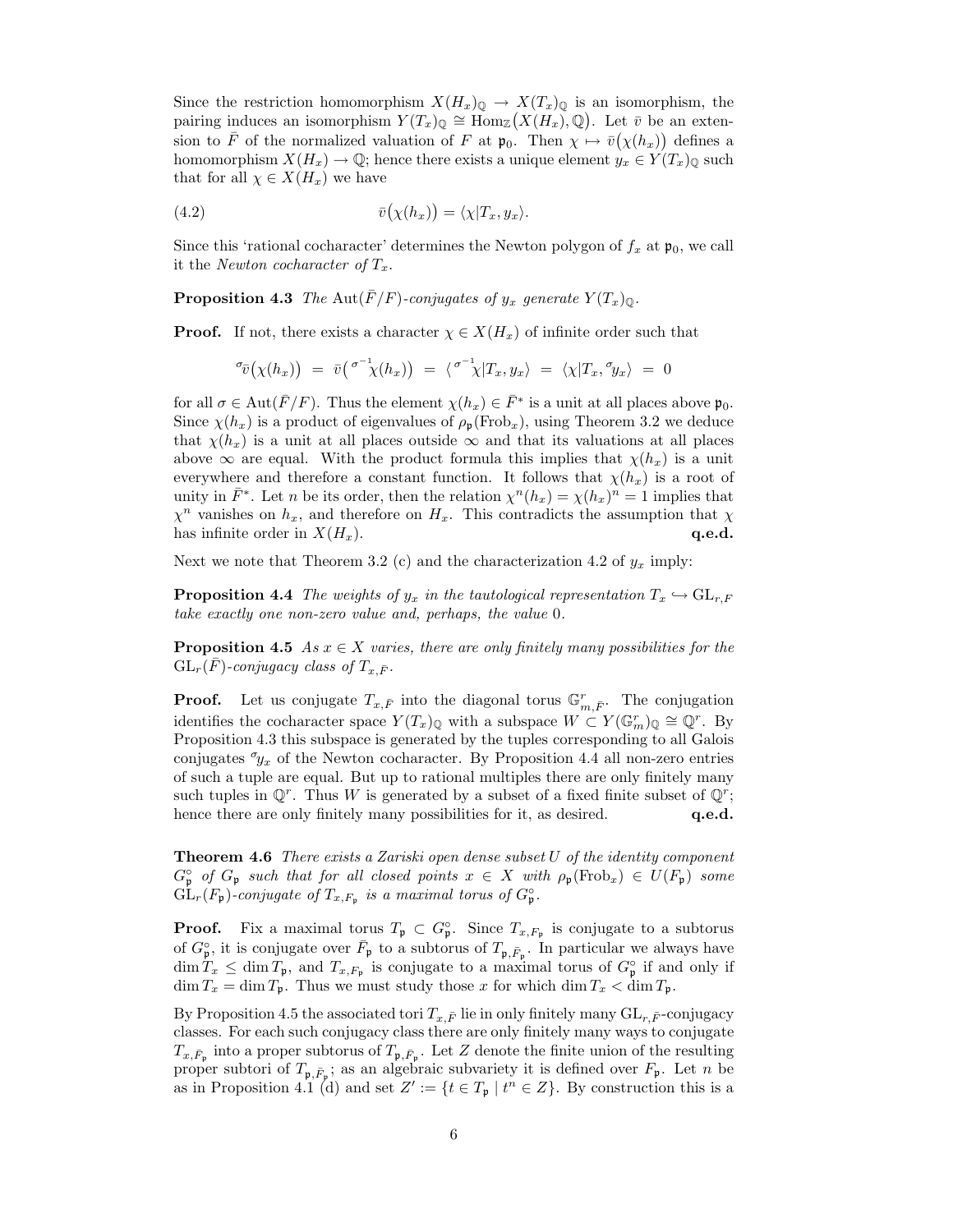proper closed subvariety of  $T_{\mathfrak{p}}$ . Since  $T_{\mathfrak{p}}$  is a maximal torus of  $G_{\mathfrak{p}}^{\circ}$ , it follows that the set of points in  $G_{\mathfrak{p}}^{\circ}$  that are not conjugate under  $G_{\mathfrak{p}}^{\circ}$  to a point of  $Z'$  contains an open dense subset  $U$ . We claim that  $U$  has the desired property.

To see this recall from Proposition 4.1 (d) that  $\rho_{\mathfrak{p}}(\text{Frob}_x)^n$  lies in some  $GL_r(F_{\mathfrak{p}})$ conjugate of  $T_{x,F_{\mathfrak{p}}}$ . Thus if  $\dim T_x < \dim T_{\mathfrak{p}}$ , some  $G_{\mathfrak{p}}^{\circ}$ -conjugate of  $\rho_{\mathfrak{p}}(\text{Frob}_x)^n$  lies in Z. It follows that some  $G_{\mathfrak{p}}^{\circ}$ -conjugate of  $\rho_{\mathfrak{p}}(\text{Frob}_x)$  lies in  $Z'$ ; hence  $\rho_{\mathfrak{p}}(\text{Frob}_x) \notin U$ . This proves that for  $\rho_{\mathfrak{p}}(\text{Frob}_x) \in U$  we have  $\dim T_x = \dim T_{\mathfrak{p}}$ , and so  $T_{x,F_{\mathfrak{p}}}$  is conjugate to a maximal torus of  $G_{\mathfrak{p}}^{\circ}$ , as desired.  $\qquad \qquad \mathbf{q.e.d.}$ 

**Corollary 4.7** The set of closed points  $x \in X$  for which some  $GL_r(F_p)$ -conjugate of  $T_{x,F_p}$  is a maximal torus of  $G_p$  has Dirichlet density  $> 0$ .

**Proof.** Since the subset  $U \subset G_p$  from Theorem 4.6 is Zariski open non-empty and  $\Gamma_{\mathfrak{p}} \subset G_{\mathfrak{p}}$  is Zariski dense, the intersection  $U \cap \Gamma_{\mathfrak{p}}$  contains a coset of an open normal subgroup  $\Gamma_1 \subset \Gamma_p$ . Thus the corollary follows by applying the Cebotarev density theorem to the finite quotient  $\Gamma_{\mathfrak{p}}/\Gamma_1$ . (For the concept of Dirichlet density and the Cebotarev density theorem in the case dim  $X > 1$  see [7, Appendix B].) q.e.d.

**Remark 4.8** By passing to the **p**-adic limit as in Serre  $[9, \S4, \text{Th.10}]$  one can surely prove: If  $G_p$  is connected, the set of closed points  $x \in X$  for which some  $GL_r(F_{\mathfrak{p}})$ -conjugate of  $T_{x,F_{\mathfrak{p}}}$  is a maximal torus of  $G_{\mathfrak{p}}$  has Dirichlet density 1.

# 5 A-motives

In this section we review the formalism and some basic properties of A-motives. All concepts and results except Proposition 5.6 are due to Anderson [1, §1], who concentrated on the case  $A = \mathbb{F}_q[t]$  and used the term *t*-motives.

Let  $A \subset F$  and K be as in the introduction. We are interested in modules over  $A_K := A \otimes_{\mathbb{F}_q} K$  with a certain additional structure. Note that since  $\mathbb{F}_q$  is the constant field of  $F$ , the ring  $A_K$  is an integral domain. We fix a homomorphism of  $\mathbb{F}_q$ -algebras  $\iota: A \to K$  and let  $I \subset A_K$  be the ideal generated by the elements  $a \otimes 1 - 1 \otimes \iota(a)$  for all  $a \in A$ .

**Definition 5.1** An A-motive over K of characteristic  $\iota$  and of rank r is an  $A_K$ module M together with an additive endomorphism  $\tau : M \to M$  satisfying

$$
\tau((a\otimes u)(m))=(a\otimes u^{q})(\tau(m))
$$

for all  $a \in A$ ,  $u \in K$ , and  $m \in M$ , such that

- (a) M is finitely generated and projective over  $A_K$  of rank r,
- (b) the  $A_K$ -module  $M/A_K \tau(M)$  is annihilated by a power of I.

Anderson assumed moreover that  $M$  is finitely generated over the non-commutative polynomial ring  $K\{\tau\}$ ; but that property is irrelevant for our purposes.

Next let M, M' be two A-motives of characteristic  $\iota$ . A homomorphism of A-motives  $M \to M'$  is simply a homomorphism of the underlying  $A_K$ -modules that commutes with  $\tau$ . The set of all homomorphisms  $M \to M'$  is a finitely generated projective A-module denoted  $\text{Hom}(M, M').$ 

Any  $A_K$ -submodule  $N \subset M$  satisfying  $\tau(N) \subset N$  is itself an A-motive and called an A-submotive of M. Clearly the image of a homomorphism is an A-submotive.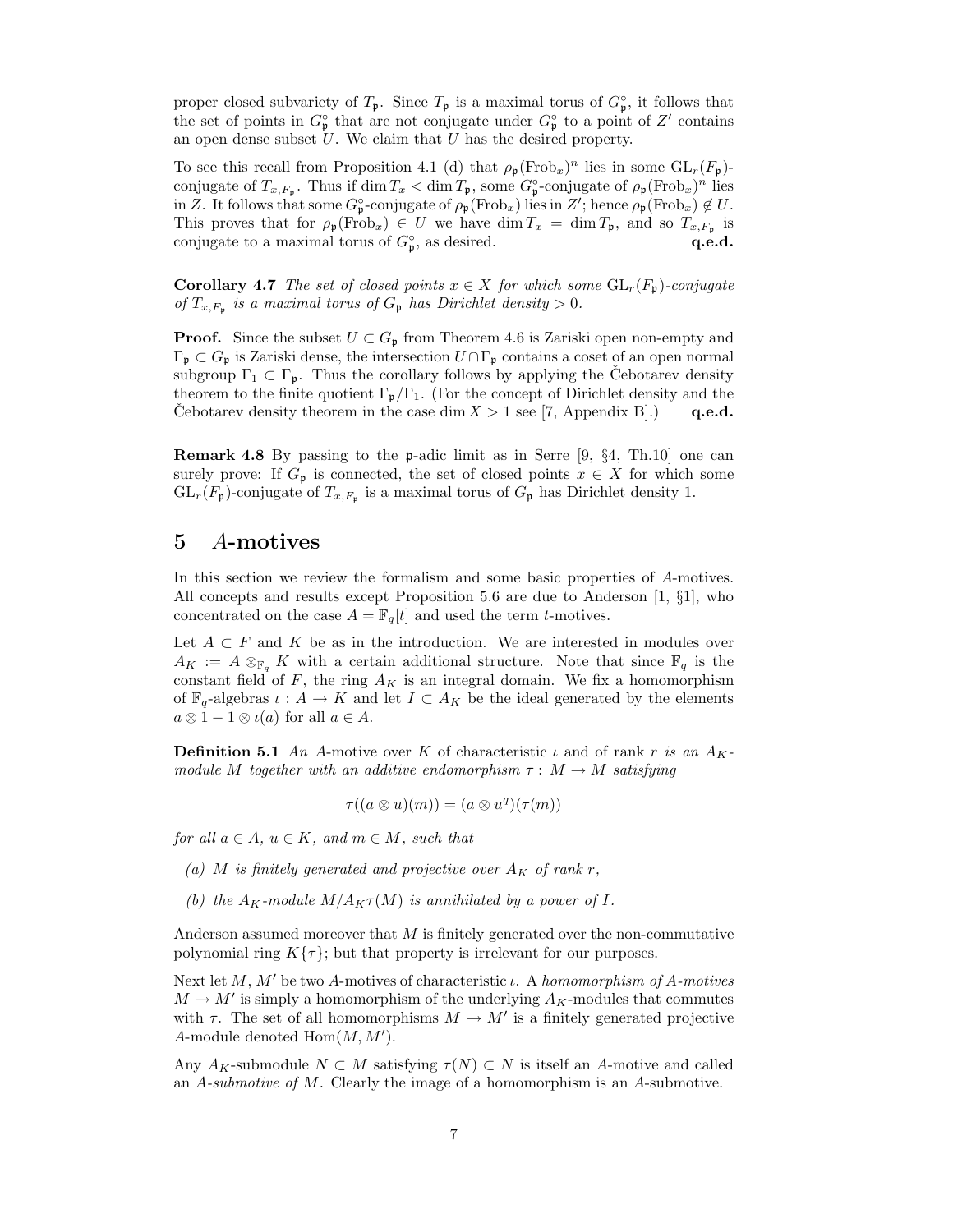The tensor product  $M \otimes M'$  is simply the tensor product of  $A_K$ -modules together with the induced semi-linear endomorphism  $\tau \otimes \tau$ . Similarly the  $\ell^{\text{th}}$  tensor and exterior powers  $M^{\otimes \ell}$  and  $\Lambda^{\ell}M$  are obtained by the corresponding construction of  $A_K$ -modules together with their semi-linear endomorphisms  $\tau^{\otimes \ell}$  and  $\tau \wedge \ldots \wedge \tau$ .

Next we define weights. Note that  $F$  is the function field of a geometrically connected smooth projective algebraic curve C over  $\mathbb{F}_q$ , and A is the affine coordinate ring of  $C \setminus \{\infty\}$ . Let  $C_K$  be the algebraic curve over K obtained by base change from C. Let  $\infty_1, \ldots, \infty_f$  be the points of  $C_K$  above  $\infty$ , then  $A_K$  is the affine coordinate ring of  $C_K \setminus \{\infty_1, \ldots, \infty_f\}$ . Let  $\mathscr{O}_{\infty,K}$  denote the direct sum of the completed local rings of  $C_K$  at  $\infty_i$ , and  $F_{\infty,K}$  the direct sum of their quotient fields. Note that we have a natural embedding  $A_K \hookrightarrow F_{\infty,K}$  and that the endomorphism  $a \otimes u \mapsto a \otimes u^q$  of  $A_K$  extends to a natural endomorphism  $\sigma$  of  $F_{\infty,K}$  and  $\mathscr{O}_{\infty,K}$ . Thus  $\tau : M \to M$  extends to a semi-linear endomorphism of  $M_{\infty} := M \otimes_{A_K} F_{\infty, K}$ satisfying  $\tau(xm) = \tau_x \cdot \tau(m)$  for all  $x \in F_{\infty,K}$  and  $m \in M$ .

Let  $v_{\infty}$  denote the normalized valuation of F at  $\infty$  for which a uniformizer has valuation 1. For any non-zero element  $a \in A$  we set

$$
\deg a := -[k_\infty/\mathbb{F}_q] \cdot v_\infty(a) \in \mathbb{Z}^{\geq 0}.
$$

**Definition 5.2** An A-motive M is called pure of weight  $\mu \in \mathbb{Q}$  if and only if there exist integers  $r > 0$  and s with  $\frac{s}{r} = \mu$  and an  $\mathscr{O}_{\infty,K}$ -lattice  $L_{\infty} \subset M_{\infty}$ , such that for all non-zero  $a \in A$  we have

$$
\mathscr{O}_{\infty,K}\cdot \tau^{r\cdot \deg a}(L_\infty)=a^sL_\infty.
$$

One easily shows that if M is pure of weight  $\mu$ , then so is any A-submotive of M, and so is the image of any homomorphism of A-motives  $M \to M'$ . Moreover the tensor product of two pure A-motives of weights  $\mu$  and  $\mu'$  is pure of weight  $\mu + \mu'$ , and the  $\ell^{\text{th}}$  tensor and exterior powers of a pure A-motive of weight  $\mu$  are pure of weight  $\ell\mu$ .

**Proposition 5.3** If M is of rank r and pure of weight  $\mu$ , then  $r\mu \in \mathbb{Z}$ .

**Proof.** Since  $\Lambda^r M$  is of rank 1 and pure of weight  $r\mu$ , it suffices to show the proposition for all M of rank 1. Take any non-zero  $m \in M$  and write  $\tau(m) = xm$ for  $x \in \text{Quot}(A_K)$ . For any non-zero  $a \in A$  we then have

$$
\tau^{\deg a}(m) = x \cdot {}^{\sigma}x \cdots \cdot {}^{\sigma^{\deg a-1}}x \cdot m.
$$

Now the points  $\infty_i$  correspond to the simple summands of  $k_{\infty} \otimes_{\mathbb{F}_q} K$ , whose number f divides  $[k_{\infty} : \mathbb{F}_q]$  and which are permuted transitively by  $\sigma$ . Moreover let  $v_{\infty}$ denote the normalized valuation at  $\infty_i$  extending  $v_{\infty}$ . Since  $\sigma$  fixes a uniformizer at  $\infty$  in F, we have  $v_{\infty}(\sigma^j x) = v_{\sigma^j(\infty_i)}(x)$  for all i, j. Thus for all i we have

$$
v_{\infty_i}(x \cdot \sigma_x \dots \sigma^{\deg a-1} x) = \frac{\deg a}{f} \cdot \sum_{j=1}^f v_{\infty_j}(x) = s \cdot v_{\infty}(a)
$$

where

$$
s \ := \ -\frac{[k_\infty/\mathbb{F}_q]}{f} \cdot \sum_{j=1}^f v_{\infty_j}(x) \ \in \ \mathbb{Z}.
$$

For the lattice  $L_{\infty} := \mathscr{O}_{\infty,K} \cdot m \subset M_{\infty}$  this implies that

$$
\mathscr{O}_{\infty,K} \cdot \tau^{\deg a}(L_{\infty}) = x \cdot \mathscr{I}_x \cdot \ldots \cdot \mathscr{I}^{\deg a-1} x \cdot L_{\infty} = a^s \cdot L_{\infty},
$$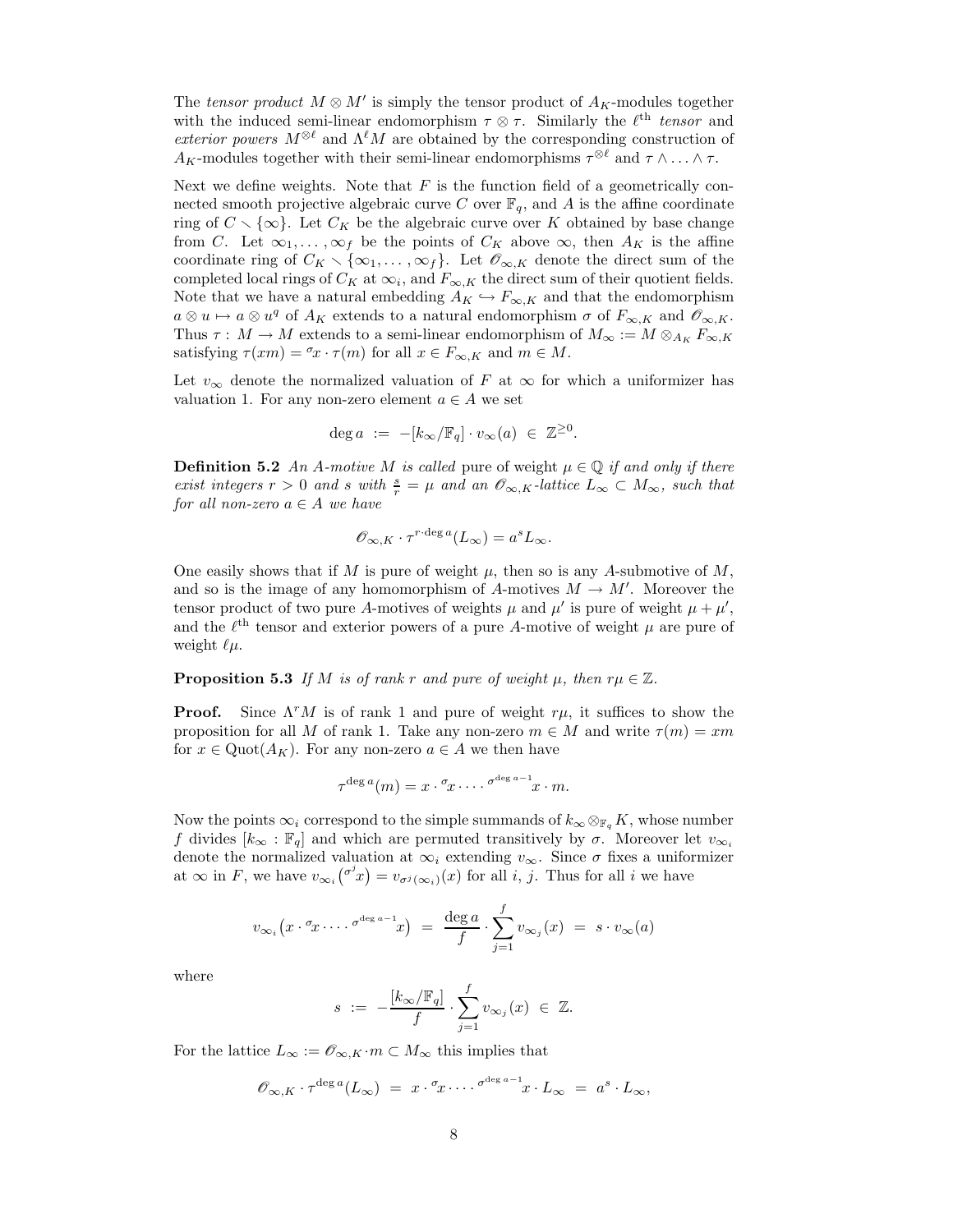so that M is pure of weight  $s \in \mathbb{Z}$ , as desired. q.e.d.

Next fix any prime ideal  $\mathfrak{p} \subset A$  with  $\iota(\mathfrak{p}) \neq 0$ . Let M be an A-motive over K of characteristic  $\iota$  and of rank r, and let  $M^{\text{sep}} := M \otimes_K K^{\text{sep}}$  denote the induced A-motive over  $K^{\text{sep}}$ . Then for every positive integer i the quotient  $M^{\text{sep}}/\mathfrak{p}^i M^{\text{sep}}$  is a free module over  $(A/\mathfrak{p}^i) \otimes_{\mathbb{F}_q} K^{\text{sep}}$  of rank r. The endomorphism  $\tau$  of M induces a semi-linear endomorphism of  $M^{\text{sep}}/\mathfrak{p}^i M^{\text{sep}}$ , denoted again by  $\tau$ , which satisfies  $\tau(uv) = u^q \tau(v)$  for all  $u \in K^{\text{sep}}$  and all vectors v. The assumptions  $\iota(\mathfrak{p}) \neq 0$  and 5.1 (b) imply that the image of  $\tau$  generates  $M^{\text{sep}}/\mathfrak{p}^i M^{\text{sep}}$ . Using this one easily proves that

$$
M[\mathfrak{p}^i] := \left\{ v \in M^{\text{sep}} / \mathfrak{p}^i M^{\text{sep}} \mid \tau(v) = v \right\}
$$

is a free  $A/\mathfrak{p}^i$ -module of rank r. The rational  $\mathfrak{p}\text{-}adic$  Tate module of M

$$
V_{\mathfrak{p}}(M) \,:=\, \left(\lim\limits_{\substack{\longleftarrow \\ i}} M[\mathfrak{p}^i] \right) \otimes_{A_{\mathfrak{p}}} F_{\mathfrak{p}}
$$

is then an  $F_{\mathfrak{p}}$ -vector space of dimension r. By construction it possesses a natural continuous  $F_{\mathfrak{p}}$ -linear representation of Gal $(K^{\text{sep}}/K)$ .

Let M, M' be two A-motives over K of characteristic  $\iota$ . Then any homomorphism  $h: M \to M'$  induces a  $Gal(K^{\text{sep}}/K)$ -equivariant  $F_{\mathfrak{p}}$ -linear homomorphism  $V_{\mathfrak{p}}(h):$  $V_{\mathfrak{p}}(M) \to V_{\mathfrak{p}}(M')$ . Its image is  $V_{\mathfrak{p}}(N)$ , where  $N := h(M) \subset M'$  denotes the image of h. The following result, the 'Tate conjecture' for A-motives, was proved independently by Taguchi [12] and Tamagawa [13], [14], [15]:

Theorem 5.4 The natural homomorphism

$$
\operatorname{Hom}(M,M')\otimes_A F_{\mathfrak{p}}\longrightarrow \operatorname{Hom}_{F_{\mathfrak{p}},\operatorname{Gal}(K^{\operatorname{sep}}/K)}\big(V_{\mathfrak{p}}(M),V_{\mathfrak{p}}(M')\big)
$$

is an isomorphism.

Furthermore, there are natural  $Gal(K^{\text{sep}}/K)$ -equivariant isomorphisms

(5.5)  
\n
$$
V_{\mathfrak{p}}(M \otimes M') \cong V_{\mathfrak{p}}(M) \otimes_{F_{\mathfrak{p}}} V_{\mathfrak{p}}(M'),
$$
\n
$$
V_{\mathfrak{p}}(M^{\otimes \ell}) \cong V_{\mathfrak{p}}(M)^{\otimes \ell}, \text{ and}
$$
\n
$$
V_{\mathfrak{p}}(\Lambda^{\ell}M) \cong \Lambda^{\ell}(V_{\mathfrak{p}}(M)).
$$

The following criterion will play an important role in §7:

**Proposition 5.6** Consider two A-motives M and M' over K of characteristic  $\iota$ and a positive integer k. Assume that up to scalar multiples there exists exactly one non-zero  $Gal(K^{\text{sep}}/K)$ -equivariant homomorphism

$$
V_{\mathfrak{p}}(M) \otimes_{F_{\mathfrak{p}}} F_{\mathfrak{p}}^{\mathrm{sep}} \longrightarrow V_{\mathfrak{p}}(M') \otimes_{F_{\mathfrak{p}}} F_{\mathfrak{p}}^{\mathrm{sep}}
$$

of rank  $\leq k$ , and that the same holds with  $\bar{F}_{\mathfrak{p}}$  in place of  $F_{\mathfrak{p}}^{\text{sep}}$ . Then this homomorphism comes from a homomorphism of A-motives  $M \to M'$ .

**Proof.** For any homomorphism h of A-motives or of vector spaces we let  $\Lambda^{k+1}h :=$  $h \wedge \ldots \wedge h$  denote the induced homomorphism of the  $(k+1)$ <sup>st</sup> exterior power. The proof rests on the fact that a homomorphism of vector spaces h has rank  $\leq k$  if and only if  $\Lambda^{k+1}h = 0$ , together with the Tate conjecture 5.4 and the relation between the functors  $\Lambda^{k+1}$  and  $V_p$ . The latter is given by the following commutative diagram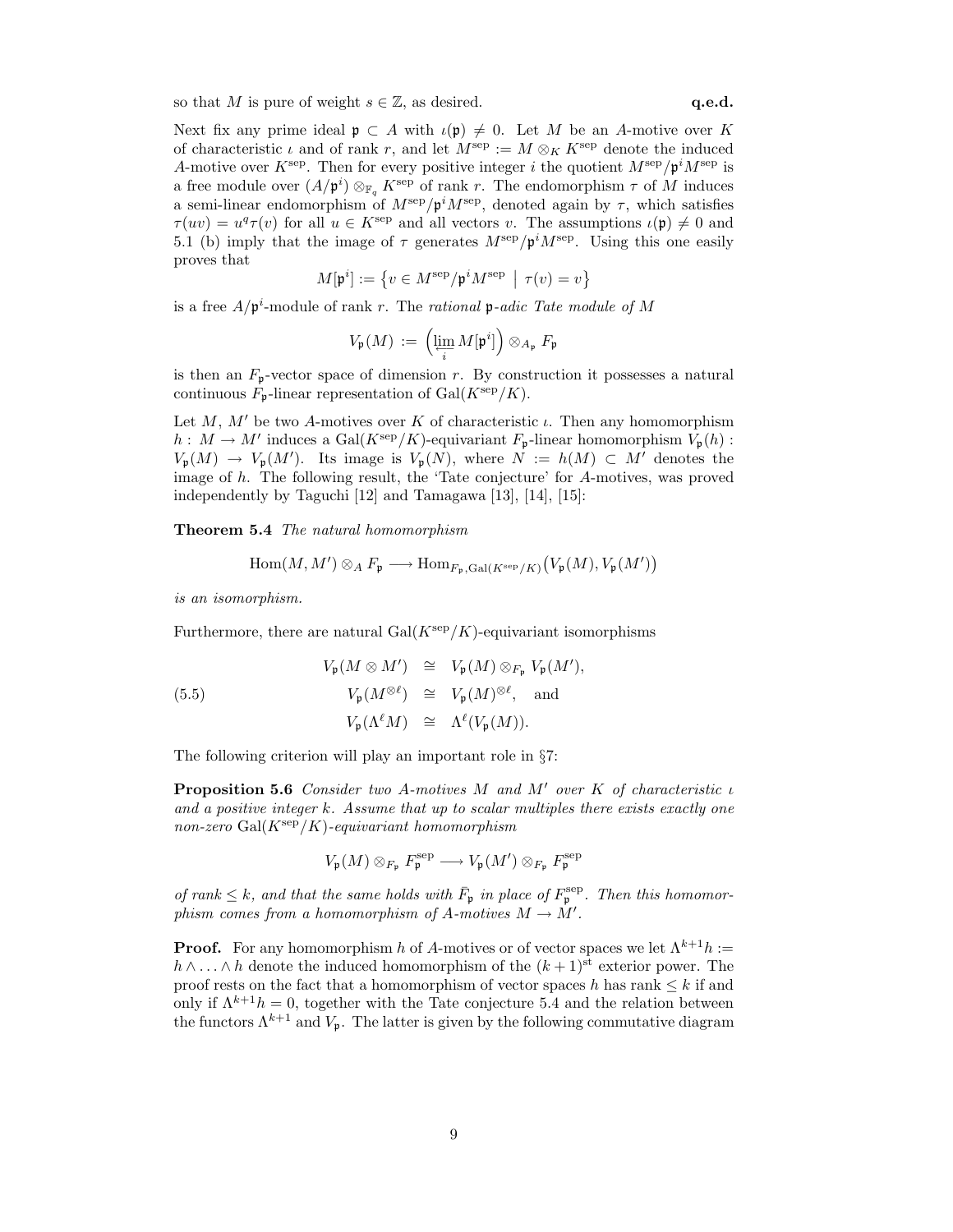resulting by functoriality:

$$
\text{Hom}(M, M') \otimes_A F_{\mathfrak{p}} \xrightarrow{\sim} \text{Hom}_{\text{Gal}}(V_{\mathfrak{p}}(M), V_{\mathfrak{p}}(M'))
$$
\n
$$
\Lambda^{k+1} \downarrow \qquad \text{Hom}_{\text{Gal}}(\Lambda^{k+1}(V_{\mathfrak{p}}(M)), \Lambda^{k+1}(V_{\mathfrak{p}}(M')))
$$
\n
$$
\text{Hom}(\Lambda^{k+1}M, \Lambda^{k+1}M') \otimes_A F_{\mathfrak{p}} \xrightarrow{\sim} \text{Hom}_{\text{Gal}}(V_{\mathfrak{p}}(\Lambda^{k+1}M), V_{\mathfrak{p}}(\Lambda^{k+1}M'))
$$

where the horizontal isomorphisms are instances of Theorem 5.4. We obtain analogous commutative diagrams after tensoring with  $F_{\mathfrak{p}}^{\text{sep}}$  or with  $\bar{F}_{\mathfrak{p}}$ . Now

 $\Lambda^{k+1}:\; H:=\mathrm{Hom}\big(M,M'\big)\otimes_A F\longrightarrow \mathrm{Hom}\big(\Lambda^{k+1}M,\Lambda^{k+1}M'\big)\otimes_A F$ 

is a homogeneous map of degree  $k + 1$  of finite dimensional F-vector spaces. Thus its zero set is the affine cone over a closed subscheme Z of the projective space associated to H. By the above commutative diagram the assumption over  $\bar{F}_{\mathfrak{p}}$  is equivalent to saying that Z possesses exactly one  $\bar{F}_{\mathfrak{p}}$ -valued point. Thus Z is a finite scheme over  $F$  possessing a single geometric point; hence its reduced subscheme is **Spec**  $F'$  for a finite totally inseparable field extension  $F'/F$ . On the other hand, by the assumption over  $F_{\mathfrak{p}}^{\text{sep}}$  it possesses a point over  $F_{\mathfrak{p}}^{\text{sep}}$ ; hence  $F' \subset F_{\mathfrak{p}}^{\text{sep}}$ . But  $F_{\mathfrak{p}}^{\text{sep}}$ does not contain any non-trivial totally inseparable finite extension of  $F$ . Therefore  $F' = F$ , which means that the homomorphism in question comes from an element of H and thus from an element of  $Hom(M, M')$ , as desired.  $\bold{q.e.d.}$ 

Finally, every Drinfeld A-module corresponds to an A-motive, as follows. Let  $\varphi$ :  $A \to K\{\tau\}, a \mapsto \varphi_a$  be a Drinfeld A-module of rank  $r \ge 1$  over K. Set  $M_{\varphi} := K\{\tau\}$ and  $(a \otimes u)(m) := u \cdot m \cdot \varphi_a$  and  $\tau(m) := \tau \cdot m$  for all  $a \in A$ ,  $u \in K$ , and  $m \in M_{\varphi}$ . Let  $\iota: A \to K$  be the homomorphism determined by the lowest coefficient of  $\varphi$ .

**Proposition 5.7**  $M_{\varphi}$  is an A-motive over K of characteristic  $\iota$  and of rank r. Moreover  $M_{\varphi}$  is pure of weight  $\frac{1}{r}$ .

**Proof.** Clearly  $M_{\varphi}$  is a torsion free  $A_K$ -module generated by the finitely many elements  $1, \tau, \ldots, \tau^n$  for any sufficiently large integer n. Since  $A_K$  is a Dedekind domain, this implies that  $M_{\varphi}$  is projective. Now the fact that the rank of  $\varphi$  is r means that the degree of  $\varphi_a$  with respect to  $\tau$  is  $r \cdot$  deg a. Using this one easily finds that the rank of  $M_{\varphi}$  over  $A_K$  is r. On the other hand we have  $M_{\varphi}/A_K \tau(M_{\varphi}) \cong K$  on which A acts through  $\iota$ . Thus all the conditions in Definition 5.1 are satisfied, which implies the first assertion. The second assertion follows directly from Definition 5.2 by letting  $L_{\infty} \subset M_{\varphi,\infty}$  be the  $\mathscr{O}_{\infty,K}$ -lattice generated by  $1,\tau,\ldots,\tau^{n}$  for any sufficiently large integer  $n$ .  $q.e.d.$ 

Let  $\mathfrak{p} \subset A$  be a prime ideal not contained in  $\mathfrak{p}_0 := \ker(\iota)$ . Let  $\Omega_A$  denote the module of differentials of A over  $\mathbb{F}_q$ . By [1, Prop.1.8.3] we have:

**Proposition 5.8** There exists a natural Gal( $K^{\text{sep}}/K$ )-equivariant isomorphism

$$
V_{\mathfrak{p}}(\varphi) \cong \mathrm{Hom}_{F_{\mathfrak{p}}}\big(V_{\mathfrak{p}}(M_{\varphi}), \Omega_{A} \otimes_{A} F_{\mathfrak{p}}\big).
$$

In particular there exists a Gal( $K^{\text{sep}}/K$ )-equivariant isomorphism  $V_{\mathfrak{p}}(\varphi)^* \cong V_{\mathfrak{p}}(M_{\varphi})$ which is natural up to multiplication by a scalar.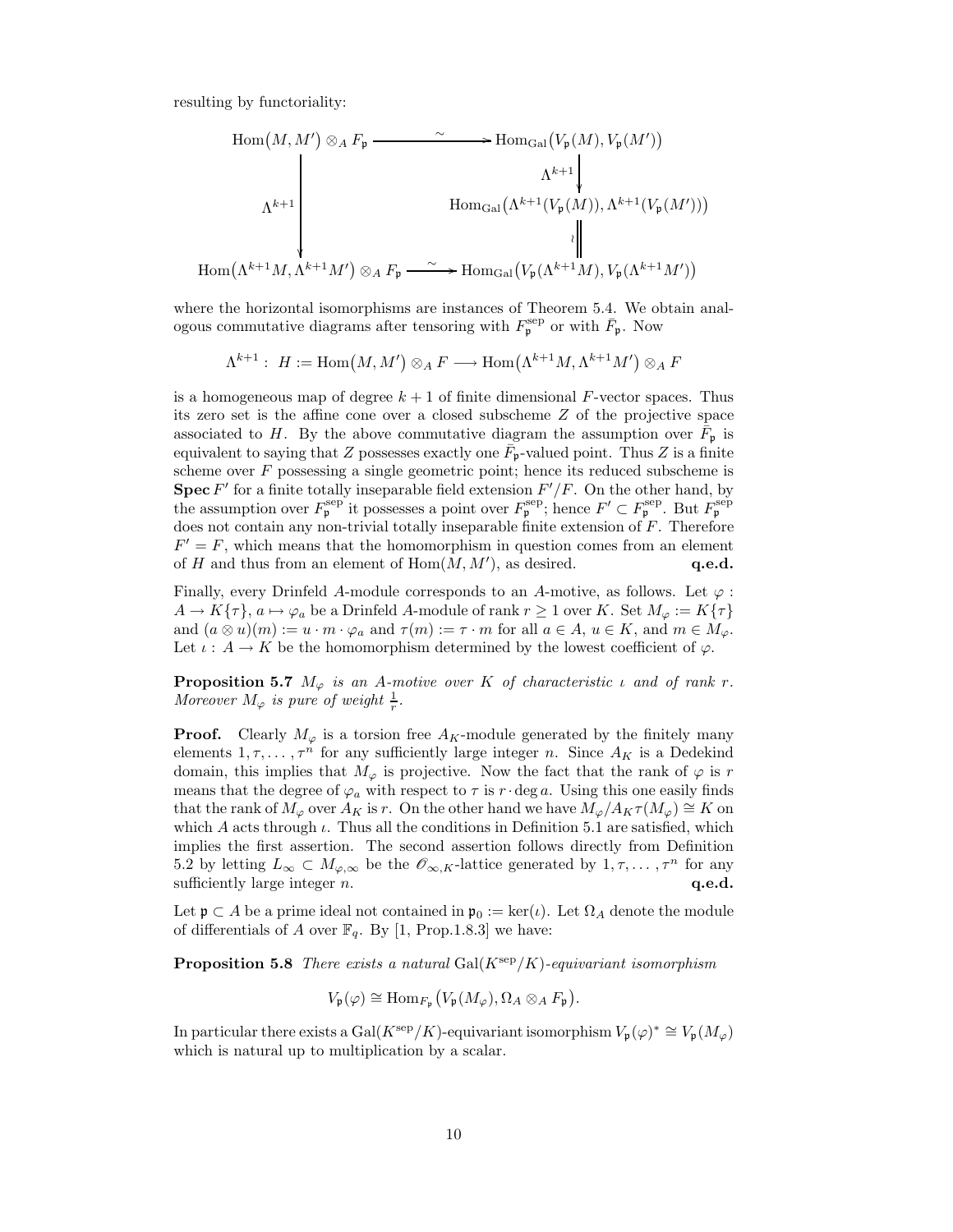# 6 Some facts from representation theory

In this section all algebraic groups and all representations are defined over a separably closed field L of arbitrary characteristic. Recall that every torus and hence every reductive linear algebraic group over  $L$  is split and that every irreducible representation over L of a reductive group over L can be defined over L. We begin with a classification result due to Serre.

**Theorem 6.1** Let G be a connected simple semisimple group and V a faithful absolutely irreducible representation of  $G$ . Assume that  $G$  possesses a cocharacter  $y$ which has precisely two distinct weights on V. Then the pair  $(G, V)$  is isomorphic to one from the following table:

| Root system of $G$ | Type of $V$            | $\dim V$             | Conditions                       |
|--------------------|------------------------|----------------------|----------------------------------|
| Aρ                 | $\Lambda^m$ (Standard) | $\frac{\ell+1}{m}$   | $\frac{\ell+1}{2} \geq m \geq 1$ |
| $B_{\ell}$         | Spin                   | $\mathcal{D}^{\ell}$ | $\ell > 2$                       |
| $C_{\ell}$         | Standard               | $2\ell$              | $\ell > 3$                       |
| Dρ                 | Standard               | $2\ell$              | $\ell > 4$                       |
|                    | $Spin^+$               | $\gamma\ell-1$       | $\ell > 5$                       |

**Proof.** Let r,  $s \in \mathbb{Z}$  be the two distinct weights of y on V. Let  $G' \subset Aut(V)$ be the product of G with the scalar torus  $\mathbb{G}_m$ . Then  $t \mapsto t^{-r}y(t)$  is a cocharacter of G' whose weights on V are 0 and  $s - r$ . It is therefore the  $(s - r)$ <sup>th</sup> multiple of a cocharacter  $y'$  of  $G'$  whose weights on V are 0 and 1. The possibilities for  $(G', V)$  possessing such a cocharacter were determined by Serre [8, §3] when L has characteristic zero, and his proof extends verbatim to arbitrary characteristic. The above table summarizes what we need from [8], with all duplicities due to symmetries of the root system purged.  $q.e.d.$ 

**Corollary 6.2** Let G be a connected reductive group and V a faithful absolutely irreducible representation of G. Let  $T \subset G$  be a maximal torus and  $\Delta$  the group of automorphisms of  $T$  that preserve the formal character of  $V$ . Assume that  $T$ possesses a cocharacter y whose weights on V take exactly one non-zero value and, perhaps, the value 0, and whose  $\Delta$ -conjugates generate the Q-vector space  $Y(T)_{\mathbb{Q}}$ . Then we can write G as an almost direct product  $G = G_0 \cdot G_1 \cdots G_d$  and V as a tensor product  $V \cong V_0 \otimes V_1 \otimes \cdots \otimes V_d$  for some  $d \geq 0$ , such that

- (a)  $G_0 \cong \mathbb{G}_m$  with its tautological 1-dimensional representation  $V_0$ , and
- (b) for  $1 \leq i \leq d$  the pair  $(G_i, V_i)$  is isomorphic to one from the table in Theorem 6.1.

**Proof.** Let  $G_0$  be the identity component of the center of G and  $G_1, \ldots, G_d$ the connected simple constituents of  $G^{\text{der}}$ . Then G is the almost direct product  $G_0 \cdot G_1 \cdots G_d$ . Every faithful absolutely irreducible representation V of G is a tensor product of faithful absolutely irreducible representations  $V_i$  of the  $G_i$ . After replacing  $y$  by a multiple we may assume that  $y$  is a product of cocharacters of  $G_i \cap T$  for all *i*.

Since  $G_0$  is a torus, we must have dim  $V_0 = 1$  and  $G_0 \subset Aut(V_0) = \mathbb{G}_m$ . If  $G_0$  is trivial, then  $G$  is semisimple, so it acts trivially on the highest exterior power of  $V$ . But the assumptions imply that the weight of  $y$  on the highest exterior power is non-zero. Thus  $G_0$  is non-trivial, which implies (a).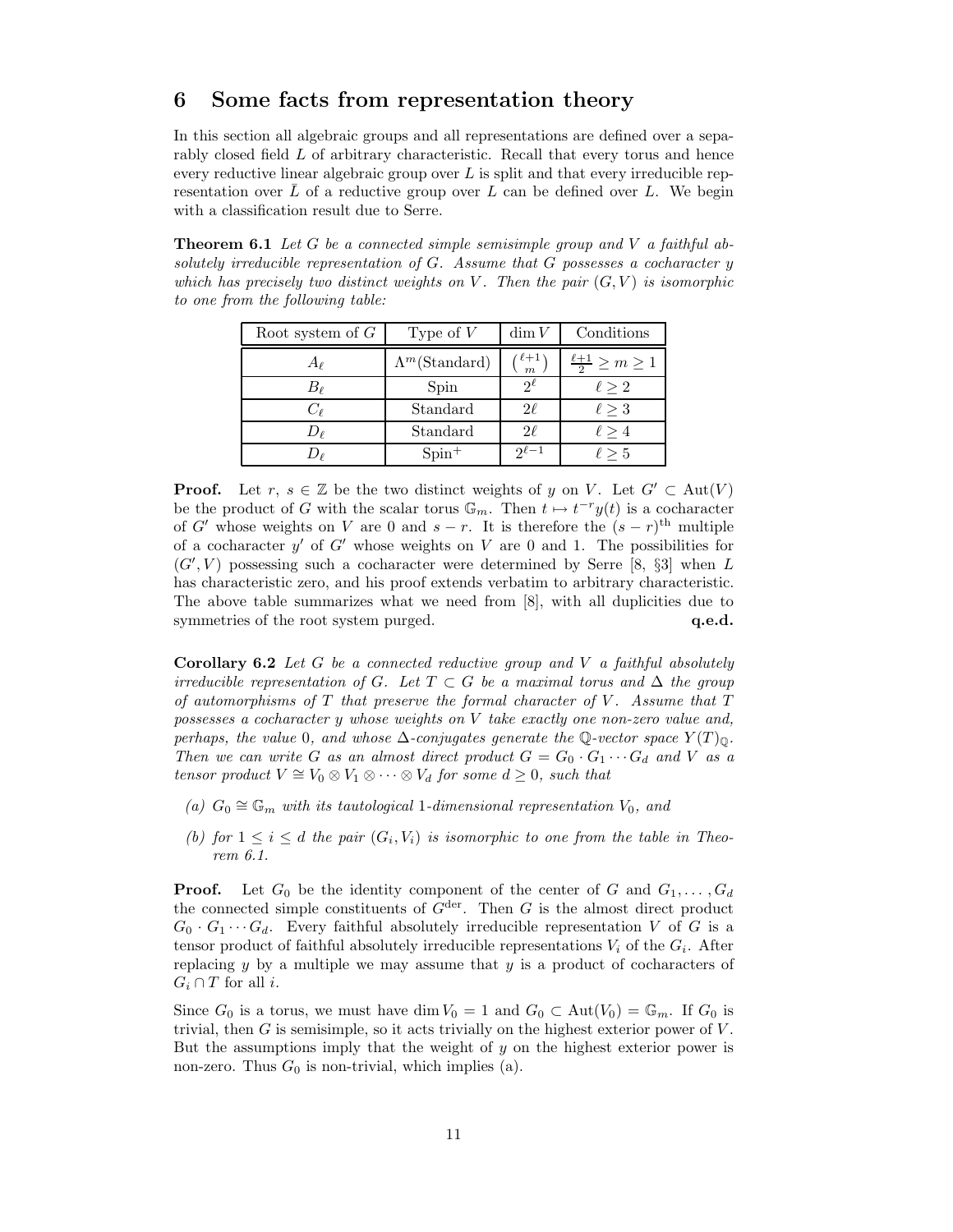Next consider any  $1 \leq i \leq d$ . Since the  $\Delta$ -conjugates of y generate  $Y(T)_{\mathbb{Q}}$ , at least one conjugate y' has a non-trivial constituent  $y_i'$  in  $G_i$ . Then  $y_i'$  has at least two distinct weights on  $V_i$ . If the same happens for some other constituent of  $y'$ , one easily shows that  $y'$  and hence  $y$  has at least three distinct weights on  $V$ , contrary to the assumptions. Thus  $y'$  lands in  $G_0G_i$ , and  $y'_i$  has precisely two distinct weights on  $V_i$ . It follows that  $(G_i, V_i)$  satisfies the assumptions of Theorem 6.1, proving (b). q.e.d.

**Proposition 6.3** In Corollary 6.2 we furthermore have for  $1 \leq i \leq d$ :

- (a) If one pair  $(G_i, V_i)$  has type  $(A_1, Standard)$  or  $(B_\ell, Spin)$  for any  $\ell \geq 2$ , then every pair  $(G_i, V_i)$  has one of these types (where  $\ell$  can vary).
- (b) If one pair  $(G_i, V_i)$  has type  $(C_3, Standard)$  or  $(A_3, \Lambda^2(Standard))$ , then every pair  $(G_i, V_i)$  has one of these types.
- (c) If one pair  $(G_i, V_i)$  has type  $(C_{\ell}, Standard)$  or  $(D_{\ell}, Standard)$  for fixed  $\ell \geq 4$ , then every pair  $(G_i, V_i)$  has one of these types.
- (d) If none of the cases (a-c) occurs, then all pairs  $(G_i, V_i)$  have the same type.

**Proof.** For every i let  $\Phi_i \subset X(T)$  be the root system of  $G_i$  and  $\Phi_i^{\circ}$  its subset of short roots. By Larsen-Pink [6, §4] the union  $\Phi^{\circ} := \Phi_1^{\circ} \cup \ldots \cup \Phi_d^{\circ}$  is determined uniquely by the formal character of V; hence it is permuted by  $\Delta$ . We claim that the action of  $\Delta$  on  $\Phi^{\circ}$  is transitive. To see this note first that  $\Delta$  contains the Weyl group of every  $\Phi_i$ , which permutes  $\Phi_i^{\circ}$  transitively. Thus every  $\Delta$ -orbit in  $\Phi^{\circ}$  is a union of some of the  $\Phi_i^{\circ}$ . Suppose that there exists  $1 \leq i \leq d$  and a  $\Delta$ -orbit  $\Psi \subset \Phi^{\circ}$  which does not contain  $\Phi_i^{\circ}$ . In the proof of Corollary 6.2 we saw that some  $\Delta$ -conjugate y' of y lands in  $G_0G_i$ . Then y' is orthogonal to all roots in  $\Psi$ . Since  $\Psi$  is  $\Delta$ -invariant, this implies that all  $\Delta$ -conjugates of y' and hence of y are orthogonal to  $\Psi$ . But this contradicts the assumption that the  $\Delta$ -conjugates of y generate  $Y(T)_{\mathbb{Q}}$ . Therefore  $\Delta$  acts transitively on  $\Phi^{\circ}$ .

Now  $\Phi^{\circ}$  itself is a root system. Since the action of  $\Delta$  is transitive, it follows that  $\Phi^{\circ}$  is isotypic. The following table lists the possibilities for  $\Phi_i$  and  $\Phi_i^{\circ}$ :

| $\Phi_i$   | $\Phi_i^{\circ}$ | Conditions    |
|------------|------------------|---------------|
| $A_{\ell}$ | $A_{\ell}$       | $\ell \geq 1$ |
| $B_{\ell}$ | $\ell A_1$       | $\ell \geq 2$ |
| $C_3$      | Aз               |               |
| $C_{\ell}$ | $D_{\ell}$       | $\ell \geq 4$ |
| $D_{\ell}$ | De               | $\ell \geq 4$ |

Thus if  $\Phi^{\circ}$  is isotypic of type  $A_1$ , all  $\Phi_i$  must have type  $A_1$  or  $B_\ell$ , where  $\ell$  can vary. For each of these root systems the table in Theorem 6.1 lists only one representation; this yields the case (a). If  $\Phi^{\circ}$  is isotypic of type  $\neq A_1$ , every  $\Phi_i^{\circ}$  is irreducible. Then  $\Delta$  permutes the  $\Phi_i^{\circ}$  and hence the formal characters of the  $V_i$ . In particular dim  $V_i$ is independent of  $i$ . Using this information, the rest of the proof is achieved simply by comparing the above table with that in Theorem 6.1. **q.e.d.** 

Proposition 6.4 In Corollary 6.2 we have one of the following cases:

- (a) The representation  $V_i$  of  $G_i$  is self-dual for all  $1 \leq i \leq d$ .
- (b) All pairs  $(G_i, V_i)$  for  $1 \leq i \leq d$  are of the same type  $(A_\ell, \Lambda^m(Standard))$  for some  $\frac{\ell+1}{2} \ge m \ge 1$ .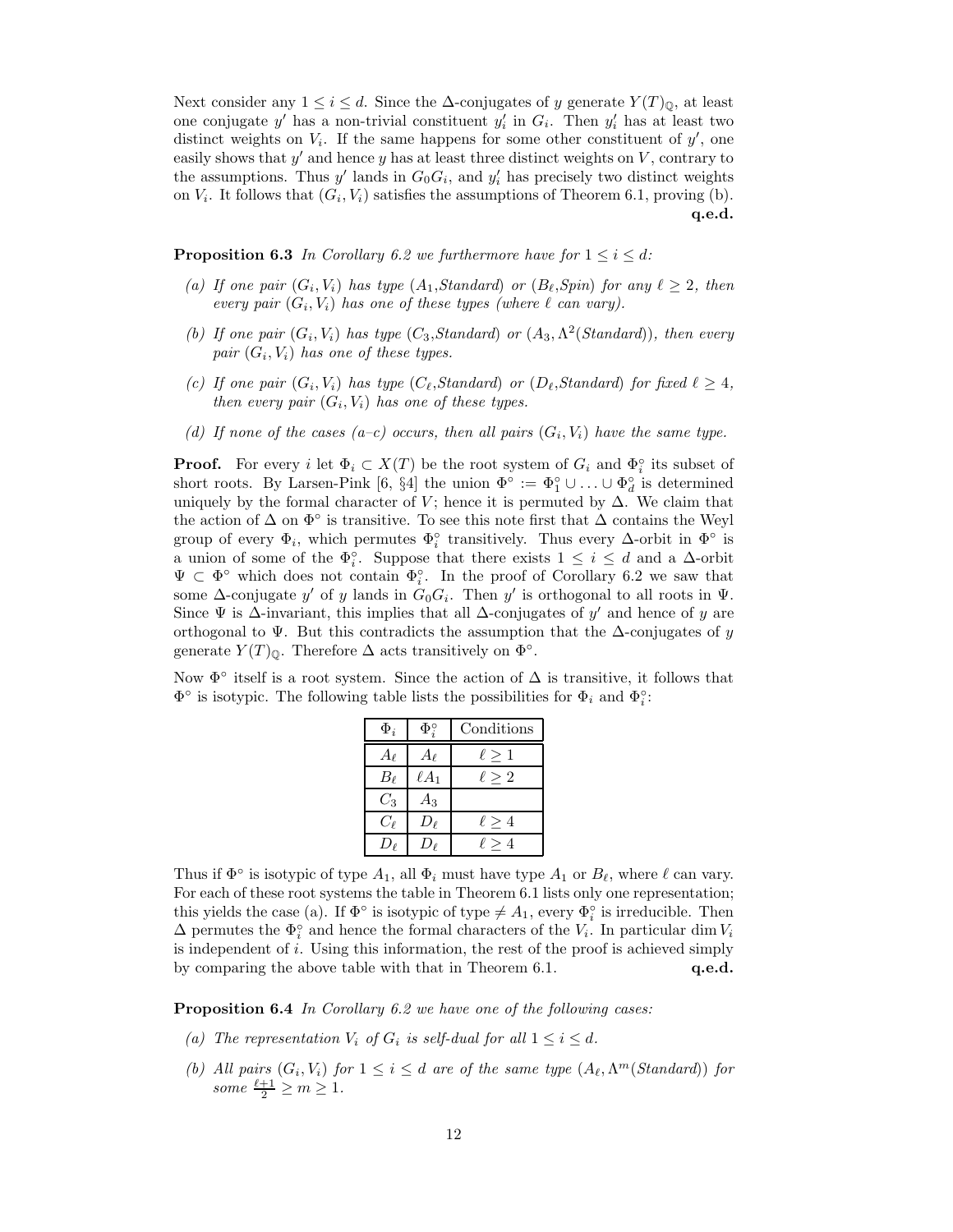(c) All pairs  $(G_i, V_i)$  for  $1 \leq i \leq d$  are of the same type  $(D_\ell, Spin^+)$  for some odd  $\ell \geq 5$ .

Proof. The pairs in Theorem 6.1 where the representation is not self-dual are precisely  $(A_{\ell}, \Lambda^m(\text{Standard}))$  for  $\frac{\ell+1}{2} > m \ge 1$  and  $(D_{\ell}, \text{Spin}^+)$  for odd  $\ell \ge 5$ . If some  $(G_i, V_i)$  has one of these types, Proposition 6.3 implies that every  $(G_i, V_i)$  has this type; hence we have case (b) or (c). Otherwise all  $V_i$  are self-dual, so we have  $\cos$  (a).  $\qquad \qquad \textbf{q.e.d.}$ 

In the next section we will use additional information to exclude all pairs in Theorem 6.1 except  $(A_\ell, \text{Standard})$ . In the self-dual case the following easy result will suffice:

**Proposition 6.5** Let V be a self-dual absolutely irreducible representation of a connected semisimple linear algebraic group G. Then up to scalar multiples there exists exactly one G-equivariant endomorphism of  $V^{\otimes 2}$  of rank 1.

**Proof.** The image of the desired endomorphism is a G-invariant subspace W of dimension 1. As  $G$  is connected semisimple, it must act trivially on  $W$ . Thus letting  $G$  act trivially on  $L$  the desired assertion is equivalent to

$$
\dim \operatorname{Hom}_G(V^{\otimes 2}, L) = \dim \operatorname{Hom}_G(L, V^{\otimes 2}) = 1.
$$

Since V is self-dual, both dimensions are equal to dim  $\text{Hom}_G(V, V)$ , which is 1 by the absolute irreducibility of  $V$ .  $q.e.d.$ 

In the  $A_{\ell}$ -case we will need the following results:

**Proposition 6.6** Let n be a positive integer and V the standard representation of  $SL_n$  of dimension n. Then the space of invariants  $(V^{\otimes n})^{SL_n}$  and the space of  $coinvariants (V^{\otimes n})_{\mathrm{SL}_n}$  each has dimension 1.

**Proof.** Since the dual representation  $V^*$  becomes isomorphic to V via an outer automorphism of  $SL_n$ , it follows that

$$
\dim(V^{\otimes n})^{\mathrm{SL}_n} = \dim((V^*)^{\otimes n})^{\mathrm{SL}_n} = \dim((V^{\otimes n})_{\mathrm{SL}_n})^* = \dim(V^{\otimes n})_{\mathrm{SL}_n}.
$$

The natural  $SL_n$ -equivariant surjection  $V^{\otimes n} \to \Lambda^n V \cong L$  shows that this common dimension is  $\geq 1$ . To prove the reverse inequality let  $v_1, \ldots, v_n$  be a basis of V and  $T \subset SL_n$  the maximal torus with these eigenvectors. Let N be the normalizer of T in  $SL_n$ , then the Weyl group  $N/T$  is isomorphic to the symmetric group  $S_n$ , which permutes the  $v_i$  in the natural way. Now the tensors  $v_{i_1} \otimes \cdots \otimes v_{i_n}$  form a basis of  $V^{\otimes n}$  of eigenvectors under T, and the associated weight is 0 if and only if every index occurs exactly once in the tuple  $(i_1, \ldots, i_n)$ . Thus the weight space of weight 0 has the basis  $v_{\sigma 1} \otimes \cdots \otimes v_{\sigma n}$  for all  $\sigma \in S_n$ . It is therefore isomorphic to the regular representation of  $N/T \cong S_n$  over L. This implies that  $\dim(V^{\otimes n})^{\mathrm{SL}_n} \leq \dim(V^{\otimes n})^N = 1$ , as desired.  $\mathbf{q.e.d.}$ 

**Proposition 6.7** Let n be a positive integer and V the standard representation of  $SL_n$  of dimension n.

(a) For all positive integers m,  $\ell$  with  $m\ell \leq n$  we have

$$
\dim \mathrm{Hom}_{\mathrm{SL}_n}\big((\Lambda^m V)^{\otimes \ell}, \Lambda^{m\ell} V\big) = \dim \mathrm{Hom}_{\mathrm{SL}_n}\big(\Lambda^{m\ell} V, (\Lambda^m V)^{\otimes \ell}\big) = 1.
$$

(b) For all positive integers  $m \leq n$  we have

 $\dim\mathrm{Hom}_{\mathrm{SL}_n}\left(\Lambda^m V\otimes \Lambda^{n+1-m} V, V\right)=\dim\mathrm{Hom}_{\mathrm{SL}_n}\left(V,\Lambda^m V\otimes \Lambda^{n+1-m} V\right)=1.$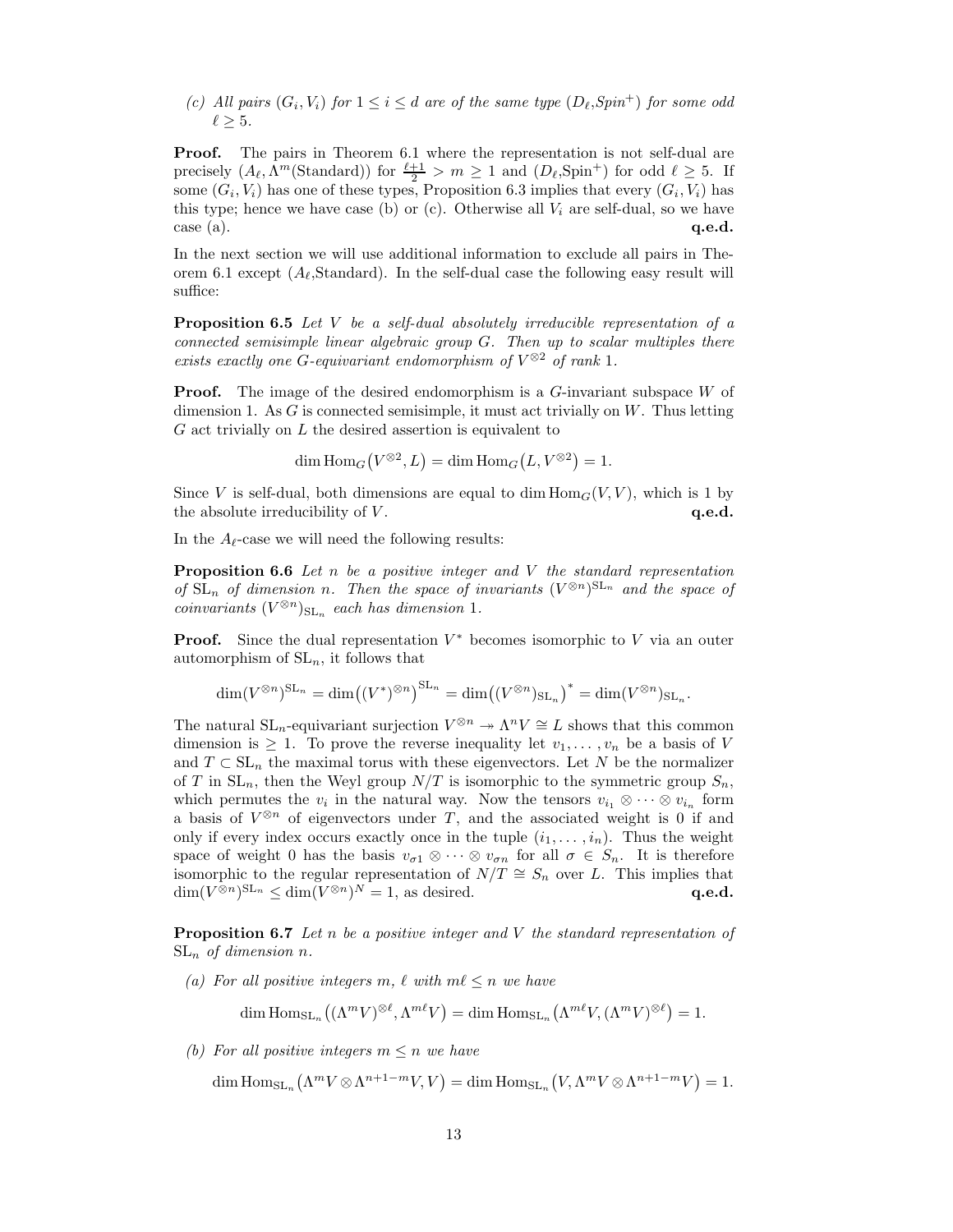**Proof.** Since the dual of  $\Lambda^{m\ell}V$  is isomorphic to  $\Lambda^{n-m\ell}V$ , assertion (a) is equivalent to

$$
\dim((\Lambda^{n-m\ell}V)\otimes(\Lambda^mV)^{\otimes\ell})_{\operatorname{SL}_n}=\dim((\Lambda^{n-m\ell}V)\otimes(\Lambda^mV)^{\otimes\ell})^{\operatorname{SL}_n}=1.
$$

To prove these equalities observe that the natural surjections

 $V^{\otimes n} \cong (V^{\otimes (n-m\ell)}) \otimes (V^{\otimes m})^{\otimes \ell} \rightarrow ( \Lambda^{n-m\ell} V) \otimes (\Lambda^m V)^{\otimes \ell} \rightarrow \Lambda^n V \cong L$ 

induce surjections between the associated spaces of coinvariants. Thus the equation for the coinvariants follows from Proposition 6.6. The equation for the invariants follows from that for the coinvariants by dualizing and using the isomorphy  $(\Lambda^k V)^* \cong \Lambda^k(V^*)$  for any  $0 \leq k \leq n$ . This proves (a).

Since  $(\Lambda^m V)^* \cong \Lambda^{n-m} V$  and  $(\Lambda^{n+1-m} V)^* \cong \Lambda^{m-1} V$ , assertion (b) is equivalent to

$$
\dim(V\otimes \Lambda^{n-m}V\otimes \Lambda^{m-1}V)^{\operatorname{SL}_n} = \dim(V\otimes \Lambda^{n-m}V\otimes \Lambda^{m-1}V)_{\operatorname{SL}_n} = 1.
$$

Since the natural surjections

 $V^{\otimes n} \cong V \otimes V^{\otimes (n-m)} \otimes V^{\otimes (m-1)} \rightarrow V \otimes \Lambda^{n-m} V \otimes \Lambda^{m-1} V \rightarrow \Lambda^n V \cong L$ 

induce surjections between the associated spaces of coinvariants, the equation for the coinvariants follows from Proposition 6.6. Again the equation for the invariants follows by dualizing.  $q.e.d.$ 

**Proposition 6.8** Let n be a positive integer and V the standard representation of  $SL_n$  of dimension n. Let m,  $\ell$  be positive integers with  $n-m < m\ell \leq n$ . Then up to scalar multiples there exists exactly one non-zero  $SL_n$ -equivariant endomorphism of  $(\Lambda^m V)^{\otimes \ell}$  of rank  $\leq \binom{n}{m\ell}$ , and its image is isomorphic to the representation  $\Lambda^{m\ell} V$ .

**Proof.** The image of the desired endomorphism is a non-zero  $SL_n$ -invariant subspace W of dimension  $\leq \binom{n}{m\ell}$ . We first determine its possible weights. For this recall that in the standard notation the weights of  $\Lambda^m V$  are *n*-tuples of integers  $(\lambda_1, \ldots, \lambda_n)$  with m entries 1 and  $n - m$  entries 0. Thus for every weight  $\mu = (\mu_1, \dots, \mu_n)$  of  $(\Lambda^m V)^{\otimes \ell}$  we deduce that at least m entries are positive and their sum is  $m\ell$ . We apply this to a weight  $\mu$  of W and let k be the number of entries 0 in  $\mu$ . Then the size of the orbit of  $\mu$  under the Weyl group  $S_n$  of  $SL_n$  is  $\geq {n \choose k}$ , while on the other hand it must be  $\leq \dim W \leq {n \choose m\ell}$ ; hence  ${n \choose k} \leq {n \choose m\ell}$ . Since we also have  $n-m \leq k \leq n-m < m\ell$ , the only way to satisfy this inequality is with  $n - m\ell = k$ . Thus precisely  $m\ell$  entries of  $\mu$  are positive. Since their sum is  $m\ell$ , the value of these entries must be 1. This shows that all weights of W are conjugate to the highest weight of the irreducible representation  $\Lambda^{m\ell}V$ ; hence W is an extension of copies of  $\Lambda^{m\ell}V$ . As  $0 < \dim W \leq {n \choose m\ell} = \dim \Lambda^{m\ell}V$ , we deduce that  $W \cong \Lambda^{m\ell}V$ . The desired assertion thus follows from Proposition 6.7 (a). q.e.d.

**Proposition 6.9** Let n be a positive integer and V the standard representation of  $SL_n$  of dimension n. Consider a positive integer  $m \leq \frac{n}{2}$ . Then up to scalar multiples there exists exactly one non-zero  $\operatorname{SL}_n$ -equivariant endomorphism of  $\Lambda^m V \otimes$  $\Lambda^{n+1-m}V$  of rank  $\leq n$ , and its image is isomorphic to V.

**Proof.** The image of the desired endomorphism is a non-zero  $SL_n$ -invariant subspace W of dimension  $\leq n$ . We first determine its possible weights. The weights of  $\Lambda^m V$  are *n*-tuples of integers with m entries 1 and  $n - m$  entries 0. Similarly, the weights of  $\Lambda^{n+1-m}V$  are tuples with  $n+1-m$  entries 1 and  $m-1$  entries 0. Thus every weight  $\mu$  of  $\Lambda^m V \otimes \Lambda^{n+1-m} V$  has entries 2, 1, 0 with respective multiplicities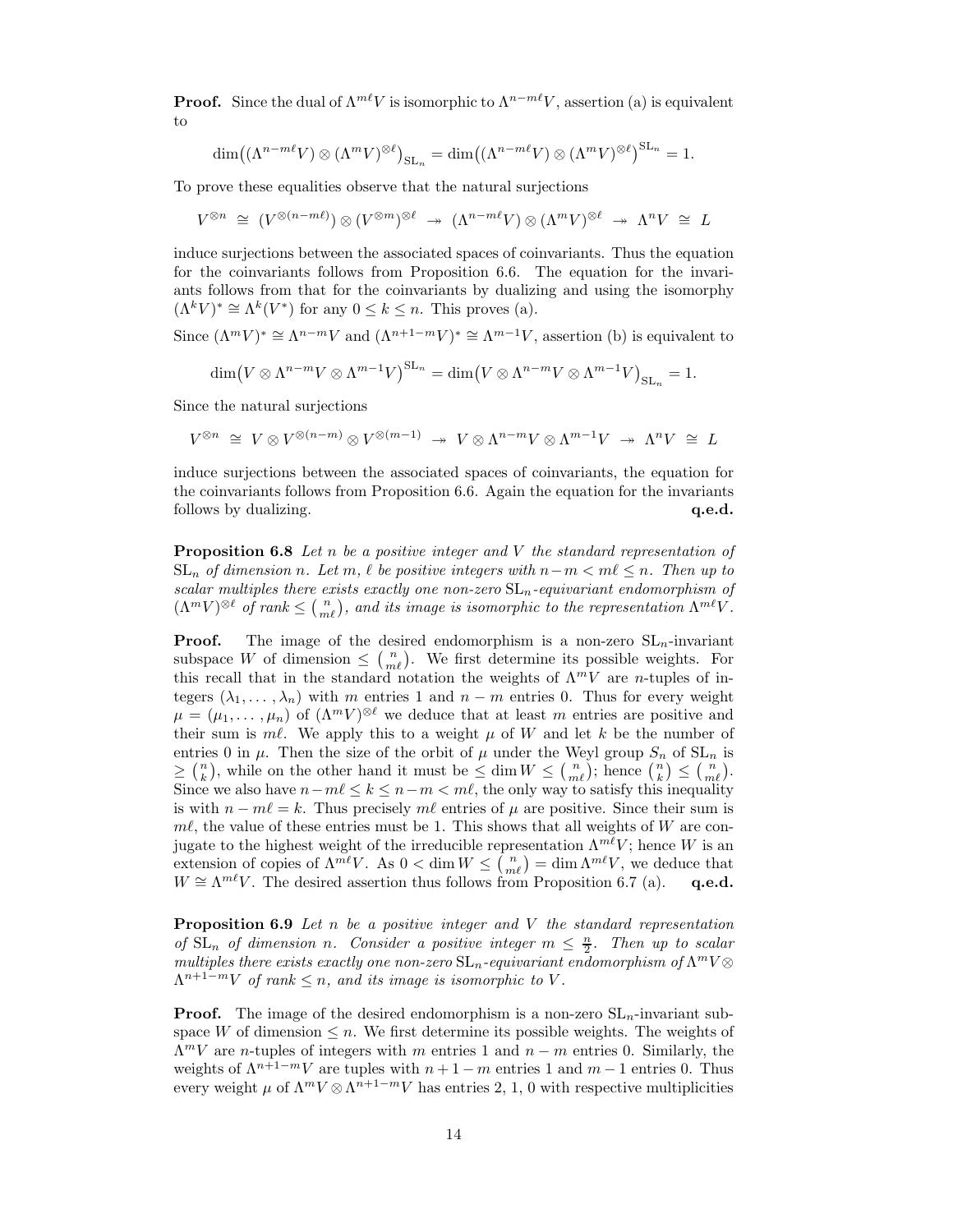k,  $n+1-2k$ ,  $k-1$  for some k satisfying  $1 \leq k \leq m$ . We apply this to a weight  $\mu$  of W. Then the size of the  $S_n$ -orbit of  $\mu$  is  $\geq \binom{n}{k}$ , while on the other hand it must be  $\leq \dim W \leq n$ ; hence  $\binom{n}{k} \leq n$ . Since we also have  $1 \leq k \leq m \leq \frac{n}{2}$ , the only way to satisfy this inequality is with  $k = 1$ . This shows that all weights of W are  $S_n$ -conjugate to  $(2, 1, \ldots, 1)$ . On the maximal torus of  $SL_n$  this weight coincides with  $(1, 0, \ldots, 0)$ . Thus all weights of W are conjugate to the highest weight of the irreducible representation  $V$ ; hence  $W$  is an extension of copies of  $V$ . As  $0 < \dim W \leq n = \dim V$ , we deduce that  $W \cong V$ . The desired assertion thus follows from Proposition 6.7 (b).  $q.e.d.$ 

In the remaining  $D_{\ell}$ -case we will need:

**Proposition 6.10** Consider an odd integer  $\ell \geq 5$ . Let  $V^+$  denote the positive Spin representation of dimension  $2^{\ell-1}$  of the connected semisimple group G of type  $D_{\ell}$ , and let V denote the standard representation of  $G \rightarrow SO(2\ell)$  of dimension 2 $\ell$ . Then

dim  $\text{Hom}_G((V^+)^{\otimes 2}, V) = \dim \text{Hom}_G(V, (V^+)^{\otimes 2}) = 1.$ 

**Proof.** Since  $V$  is self-dual, the assertion is equivalent to

$$
\dim(V \otimes (V^+)^{\otimes 2})_G = \dim(V \otimes (V^+)^{\otimes 2})^G = 1.
$$

As  $\ell$  is odd, the dual of  $V^+$  is isomorphic to the negative Spin representation  $V^-$ , which corresponds to  $V^+$  again under an outer automorphism of G that fixes the equivalence class of  $V$ . Thus by dualizing we find that the two dimensions are equal.

Saying that this common dimension is  $\geq 1$  amounts to saying that there exists a non-zero G-equivariant homomorphism  $(V^+)^{\otimes 2} \to V$ . In characteristic zero this follows directly from the construction of  $V^+$  by means of the Clifford algebra of V. Alternatively, it is equivalent to saying that  $V^-$  is a constituent of  $V \otimes V^+$ , which can be proved easily by direct calculation using the Weyl character formula. To show that the assertion extends to characteristic  $p > 0$  let  $G_0$  be the split simply connected Chevalley group of type  $D_\ell$  over  $\mathbb Q$ , and let  $V_0^+$  and  $V_0$  be its positive Spin and its standard representation. Let  $\mathscr G$  be the associated Chevalley group scheme over **Spec** Z and let  $\mathscr{V}^+ \subset V_0^+$  and  $\mathscr{V} \subset V_0$  be any *G*-invariant Z-lattices. Then the weights show that  $\ell^+ / p \ell^+$  and  $\ell^+ / p \ell^-$  are precisely the positive Spin and the standard representation of  $\mathscr{G}_{\mathbb{F}_p}$ . Take any non-zero  $G_0$ -equivariant homomorphism  $h: (V_0^+)^{\otimes 2} \to V_0$ . After multiplying it by a rational number we may assume that  $h((\mathscr{V}^{\ddot{+}})^{\otimes 2})$  is contained in  $\mathscr{V}$  but not in  $p\mathscr{V}$ . Then the induced  $\mathscr{G}_{\mathbb{F}_p}$ -equivariant homomorphism  $(\mathcal{V}^+/p\mathcal{V}^+)^{\otimes 2} \to \mathcal{V}/p\mathcal{V}$  is non-zero, as desired.

It remains to prove that the common dimension is  $\leq 1$ . Let  $T \subset G$  be a maximal torus and  $N \subset G$  its normalizer. Then the space of G-invariants is contained in the space of  $N$ -invariants, and as in the proof of Proposition 6.6 it suffices to show that the latter has dimension  $\leq 1$ . Recall that in the standard notation the weights of V are the  $\ell$ -tuples  $\pm e_i$ , where the  $i^{\text{th}}$  entry of  $e_i$  is 1 and all other entries 0, and each such weight occurs with multiplicity 1. Choose a basis of associated eigenvectors  $v_{\pm e_i}$ . Similarly, the weights of  $V^+$  are the tuples  $\underline{\varepsilon}/2 = (\varepsilon_1, \ldots, \varepsilon_\ell)/2$ with  $\varepsilon_i \in {\pm 1}$  and  $\prod \varepsilon_i = 1$ , and again each of them occurs with multiplicity 1. Choose a basis of associated eigenvectors  $v_{\varepsilon/2}$ . Then the tensors  $v_{\pm e_i} \otimes v_{\varepsilon/2} \otimes v_{\varepsilon/2}$ form a basis of eigenvectors of  $V \otimes (V^+)^{\otimes 2}$ . Recall that the Weyl group of G is

$$
N/T \cong S_{\ell} \ltimes \ker(\Pi: \{\pm 1\}^{\ell} \to \{\pm 1\}).
$$

Here  $S_{\ell}$  permutes transitively all possible  $e_i$ , and ker $(\Pi: {\{\pm 1\}}^{\ell} \to {\{\pm 1\}})$  permutes transitively all possible  $\underline{\varepsilon}$ . Thus each of the above basis vectors is conjugate under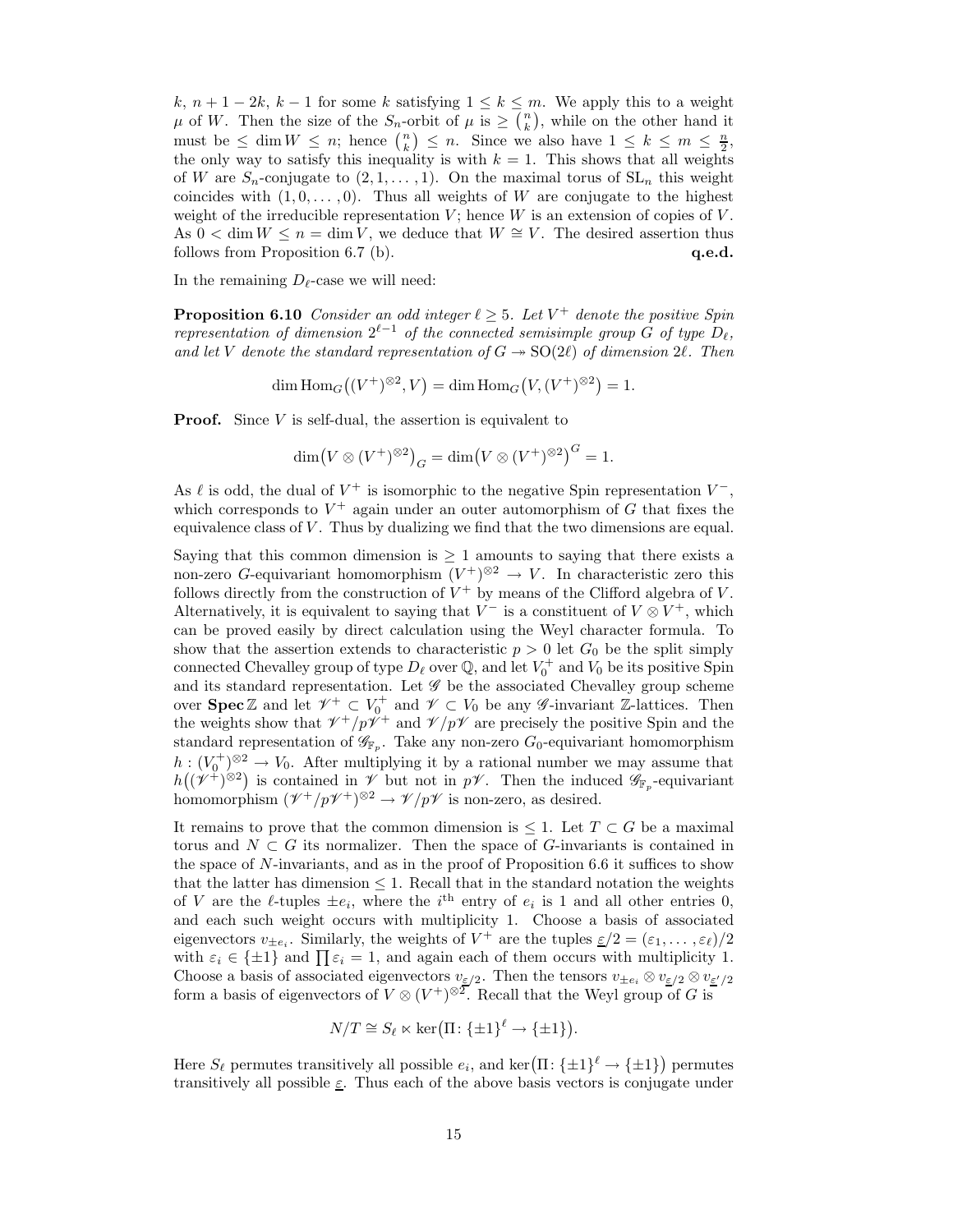N to one of the form  $v_{\pm e_1} \otimes v_{\frac{1}{2}} \otimes v_{\frac{e''}{2}}$  with  $\underline{1} = (1, \ldots, 1)$ . Now the subspace of T -invariants is generated by all basis vectors of weight zero. Clearly the weight  $\pm e_1 + \frac{1}{2} + \frac{\varepsilon''}{2}$  is zero if and only if  $\pm e_1 = -e_1$  and  $\varepsilon''_1 = 1$  and  $\varepsilon''_2 = \ldots = \varepsilon''_l = -1$ . In particular there is precisely one possible choice for the sign of  $\pm e_1$  and for  $\underline{\varepsilon}''$ ; hence the subspace of  $T$ -invariants is, as a representation of  $N$ , induced from a 1-dimensional representation of some subgroup of N. This implies that the space of N-invariants has dimension  $\leq 1$ , as desired. **q.e.d.** q.e.d.

**Proposition 6.11** Consider an odd integer  $\ell \geq 5$ . Let  $V^+$  denote the positive Spin representation of dimension  $2^{\ell-1}$  of the connected semisimple group G of type  $D_{\ell}$ , and let V denote the standard representation of  $G \rightarrow SO(2\ell)$  of dimension 2 $\ell$ . Then up to scalar multiples there exists exactly one non-zero G-equivariant endomorphism of  $(V^+)^{\otimes 2}$  of rank  $\leq 2\ell$ , and its image is isomorphic to V.

Proof. The image of the desired endomorphism is a non-zero G-invariant subspace W of dimension  $\leq 2\ell$ ; we will determine its possible weights. For this recall that the weights of  $V^+$  are the tuples  $\underline{\varepsilon}/2 = (\varepsilon_1, \ldots, \varepsilon_\ell)/2$  with  $\varepsilon_i \in {\pm 1}$  and  $\prod \varepsilon_i = 1$ . Thus every weight  $\mu$  of  $(V^+)^{\otimes 2}$  is a tuple with all entries in  $\{\pm 1, 0\}$  and an even number of entries 0. Since by assumption  $\ell$  is odd, the number k of non-zero entries of  $\mu$  is > 0. Note also that the Weyl group orbit of  $\mu$  has size  $\binom{\ell}{k} \cdot 2^k$  if there is or  $\mu$  is  $>$  0. Note also that the Weyl group of  $\mu$  in this size  $\binom{k}{k}$ . In  $k < \ell$ , respectively  $2^{\ell-1}$  if  $k = \ell$ . Now if  $\mu$  is a weight of W, this size must be  $\leq$  dim  $W \leq 2\ell$ . If  $k = \ell$  this implies that  $2^{\ell-1} \leq 2\ell$ , which is never true for  $\ell \geq 5$ . Thus  $0 < k < \ell$ , and the inequality  $\binom{\ell}{k} \cdot 2^k \leq 2\ell$  implies that  $k = 1$ . This shows that all weights of W are Weyl group conjugate to the highest weight  $(1, 0, \ldots, 0)$ of the standard representation  $V$ ; hence  $W$  is an extension of copies of  $V$ . Since  $0 < \dim W \leq 2\ell = \dim V$ , it follows that  $W \cong V$ . The desired assertion thus follows from Proposition 6.10.  $q.e.d.$ 

# 7 Proof of the main result

Now we return to the situation of §§1–4. To prove Theorem 1.1 we assume that  $\text{End}_{K^{\text{sep}}}(\varphi) = A$  and must show that  $G_{\mathfrak{p}} = \text{GL}_{r,F_{\mathfrak{p}}}$ . As in the proof of Proposition 2.3 we replace K by a finite separable extension to make  $G_{\mathfrak{p}}$  connected. By Proposition 2.3 it is reductive and acts absolutely irreducibly on  $V_{\mathfrak{p}}(\varphi)$ . Set  $L := F_{\mathfrak{p}}^{\text{sep}}$ and abbreviate  $G := G_{\mathfrak{p}} \times_{F_{\mathfrak{p}}} L$  and  $V := V_{\mathfrak{p}}(\varphi) \otimes_{F_{\mathfrak{p}}} L$ .

Fix a maximal torus  $T \subset G$ . By Corollary 4.7 we can find a closed point  $x \in X$ whose associated Frobenius torus  $T_x$  becomes conjugate to T over  $GL_r(L)$ . Choose an integral multiple  $my_x$  of the rational Newton cocharacter of  $T_x$  which is a true cocharacter, and let  $y$  be its conjugate cocharacter of T. Then Proposition 4.4 implies that the weights of  $y$  on  $V$  take exactly one non-zero value and, perhaps, the value 0. Furthermore, the tautological representation  $T_x \hookrightarrow GL_{r,F}$  is defined over F; hence its formal character is preserved by the action of  $Aut(\overline{F}/F)$  on  $Y(T_x)_{\mathbb{Q}}$ . Thus if  $\Delta_x$  denotes the group of automorphisms of  $T_{x,\bar{F}}$  that preserve this formal character, Proposition 4.3 implies that the  $\Delta_x$ -conjugates of  $y_x$  generate  $Y(T_x)_{\mathbb{Q}}$ . Let  $\Delta$  be the group of automorphisms of T that preserve the formal character of V. Then by conjugation it follows that the  $\Delta$ -conjugates of y generate  $Y(T)_{\mathbb{Q}}$ . Altogether this shows that  $(G, V)$  satisfies the assumptions of Corollary 6.2.

From this point onwards we will forget Frobenius tori and concentrate on the representation theory of G. Let  $G = G_0 \cdot G_1 \cdots G_d$  and  $V \cong V_0 \otimes V_1 \otimes \cdots \otimes V_d$  be the decompositions from Corollary 6.2. By 6.2 (a) we have  $G_0 = \mathbb{G}_m$  acting tautologically on V. Thus in the case  $r = \dim V = 1$  we have  $G = \mathbb{G}_m = GL_1$ , as desired.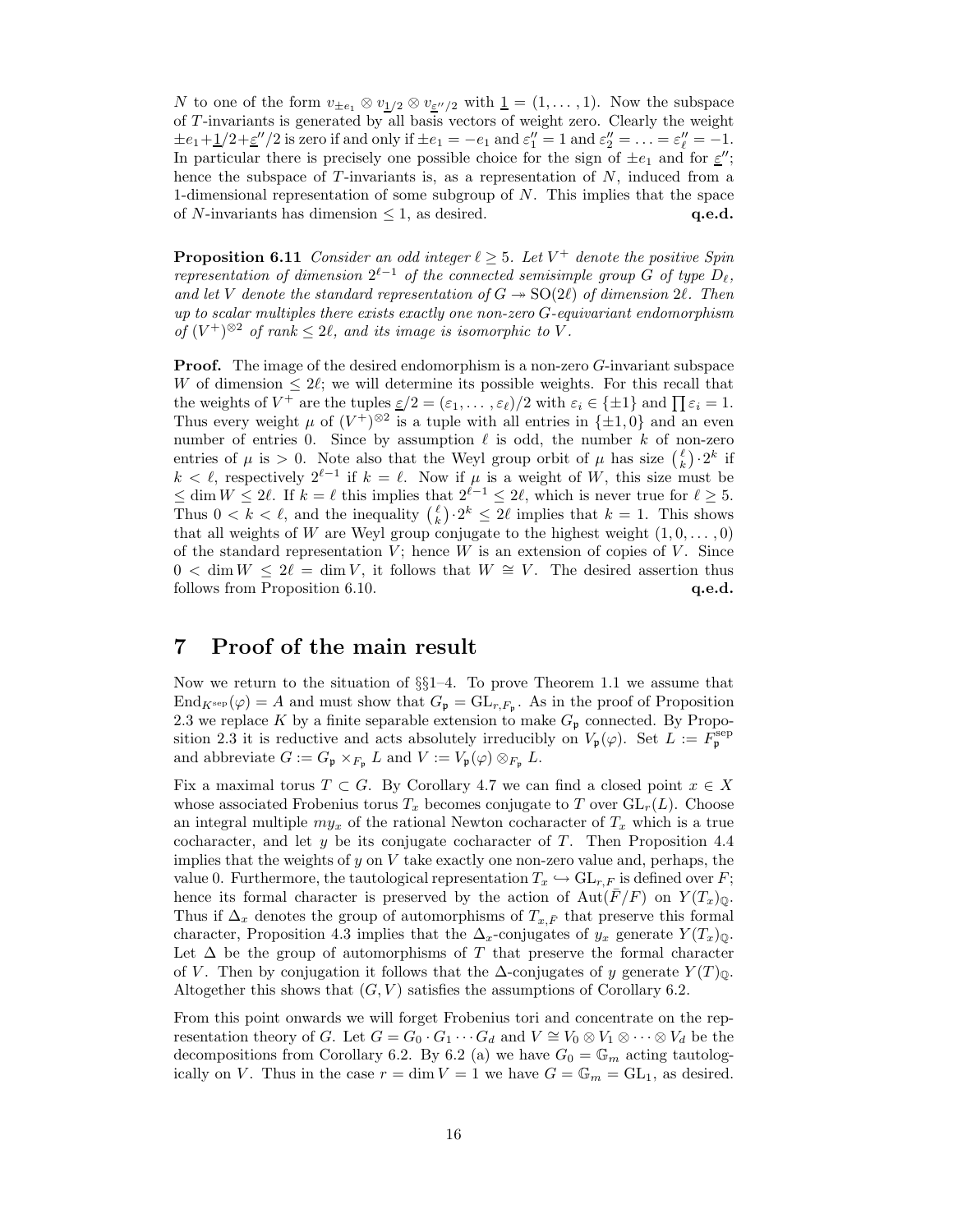So in the following we assume that  $r > 1$ . Then  $d \geq 1$ , and to prove Theorem 1.1 we must show that  $d = 1$  and that  $(G_1, V_1)$  is of type  $(SL_r, Standard)$ .

Using the theory of A-motives we can prove:

**Lemma 7.1** Consider positive integers  $\ell$  and  $k$ . Assume that up to scalar multiples there exists exactly one non-zero  $G^{\text{der}}$ -equivariant endomorphism of  $V^{\otimes \ell}$  of rank  $\leq k$ and that its rank is k. Assume moreover that the same statement holds over  $\bar{L} = \bar{F}_{\mathfrak{p}}$ . Then  $r \mid k\ell$ .

**Proof.** Since G is the product of  $G^{\text{der}}$  with the scalar torus  $\mathbb{G}_m$ , the same assumptions hold with G in place of  $G<sup>der</sup>$ . Moreover, by dualizing they also hold for endomorphisms of  $(V^{\otimes \ell})^* \cong (V^*)^{\otimes \ell}$ . Furthermore by the construction of  $G_p$  and  $G$ the G-equivariance is equivalent to the equivariance under Gal( $K^{\text{sep}}/K$ ). Let  $M_{\varphi}$ be the A-motive over K corresponding to  $\varphi$  as in Proposition 5.7. Then Proposition 5.8 and the isomorphy 5.5 imply that

$$
(V^*)^{\otimes \ell} \cong (V_{\mathfrak{p}}(\varphi)^*)^{\otimes \ell} \otimes_{F_{\mathfrak{p}}} L \cong V_{\mathfrak{p}}(M_{\varphi})^{\otimes \ell} \otimes_{F_{\mathfrak{p}}} L \cong V_{\mathfrak{p}}\big(M_{\varphi}^{\otimes \ell}\big) \otimes_{F_{\mathfrak{p}}} L.
$$

Applying Proposition 5.6 to  $M = M' = M_{\varphi}^{\otimes \ell}$  we deduce that the endomorphism in question comes from an endomorphism h of the A-motive  $M_{\varphi}^{\otimes \ell}$ . Let  $N \subset M_{\varphi}^{\otimes \ell}$ denote its image. Then  $V_{\mathfrak{p}}(N)$  is the image of the endomorphism  $V_{\mathfrak{p}}(h)$  of  $V_{\mathfrak{p}}(M_{\varphi}^{\otimes \ell}),$ whose dimension is k; hence N is an A-motive of rank k. On the other hand  $M_{\varphi}$ is a pure A-motive of weight  $\frac{1}{r}$ ; hence  $M_{\varphi}^{\otimes \ell}$  and N are pure A-motives of weight  $\frac{\ell}{r}$ . Thus Proposition 5.3 implies that  $k \cdot \frac{\ell}{r} \in \mathbb{Z}$ , as desired. **q.e.d. q.e.d.** 

In the rest of the proof we distinguish cases according to Proposition 6.4.

**The self-dual case:** In the case 6.4 (a) the representation  $V_i$  of  $G_i$  is self-dual for every  $1 \leq i \leq d$ ; hence V is self-dual as a representation of  $G^{\text{der}}$ . Thus Proposition 6.5 implies that up to scalar multiples there exists exactly one  $G<sup>der</sup>$ -equivariant endomorphism of  $V^{\otimes 2}$  of rank 1. Moreover, again by Proposition 6.5 the same holds over  $\bar{L}$ . Thus Lemma 7.1 for  $\ell = 2$  and  $k = 1$  implies that r | 2. For  $r > 1$  the only possibility is dim  $V = r = 2$ . Since  $V \cong V_0 \otimes V_1 \otimes \cdots \otimes V_d$  with dim  $V_0 = 1$ and dim  $V_i \geq 2$  for all  $1 \leq i \leq d$ , this shows that  $d = 1$  and dim  $V_1 = 2$ . Thus the only possibility for  $G_1$  is  $SL_2$ ; hence  $G = \mathbb{G}_m \cdot SL_2 = GL_2 = GL_r$ , as desired.

**The**  $SL_n$ -case: In the case 6.4 (b) there exist integers n, m with  $\frac{n}{2} \ge m \ge 1$  such that each  $G_i$  for  $1 \leq i \leq d$  is a quotient of  $SL_n$  and  $V_i$  comes from the representation  $\Lambda^m$ (Standard) of SL<sub>n</sub>. Thus  $r = \dim V = \binom{n}{m}^d$ . Let  $\ell$  be the largest integer such that  $m \ell \leq n$ . Then  $m \leq n - m < m \ell \leq n$  and therefore  $\ell \geq 2$ . Proposition 6.8 thus states that up to scalar multiples there exists exactly one non-zero  $G_i$ equivariant endomorphism of  $V_i^{\otimes \ell}$  of rank  $\leq \binom{n}{m\ell}$ , and its image is isomorphic to the representation  $\Lambda^{m\ell}$ (Standard). In particular its rank is  $\binom{n}{m\ell}$ . Since this is so in each factor, we deduce that up to scalar multiples there exists exactly one non-zero  $G^{\text{der}}$ -equivariant endomorphism of  $V^{\otimes \ell}$  of rank  $\leq k := {n \choose m\ell}^d$ , and its rank is k. Moreover, again by Proposition 6.8 the same statement holds over  $\bar{L}$ . Thus Lemma 7.1 implies that  $r \, | \, k\ell$ .

**Lemma 7.2** We have  $n = m(\ell + 1) - 1$  and  $d = 1$ .

Proof. In the relation

$$
\binom{n}{m}^d = r \mid k\ell = \binom{n}{m\ell}^d \cdot \ell \mid \left[ \binom{n}{m\ell} \cdot \ell \right]^d
$$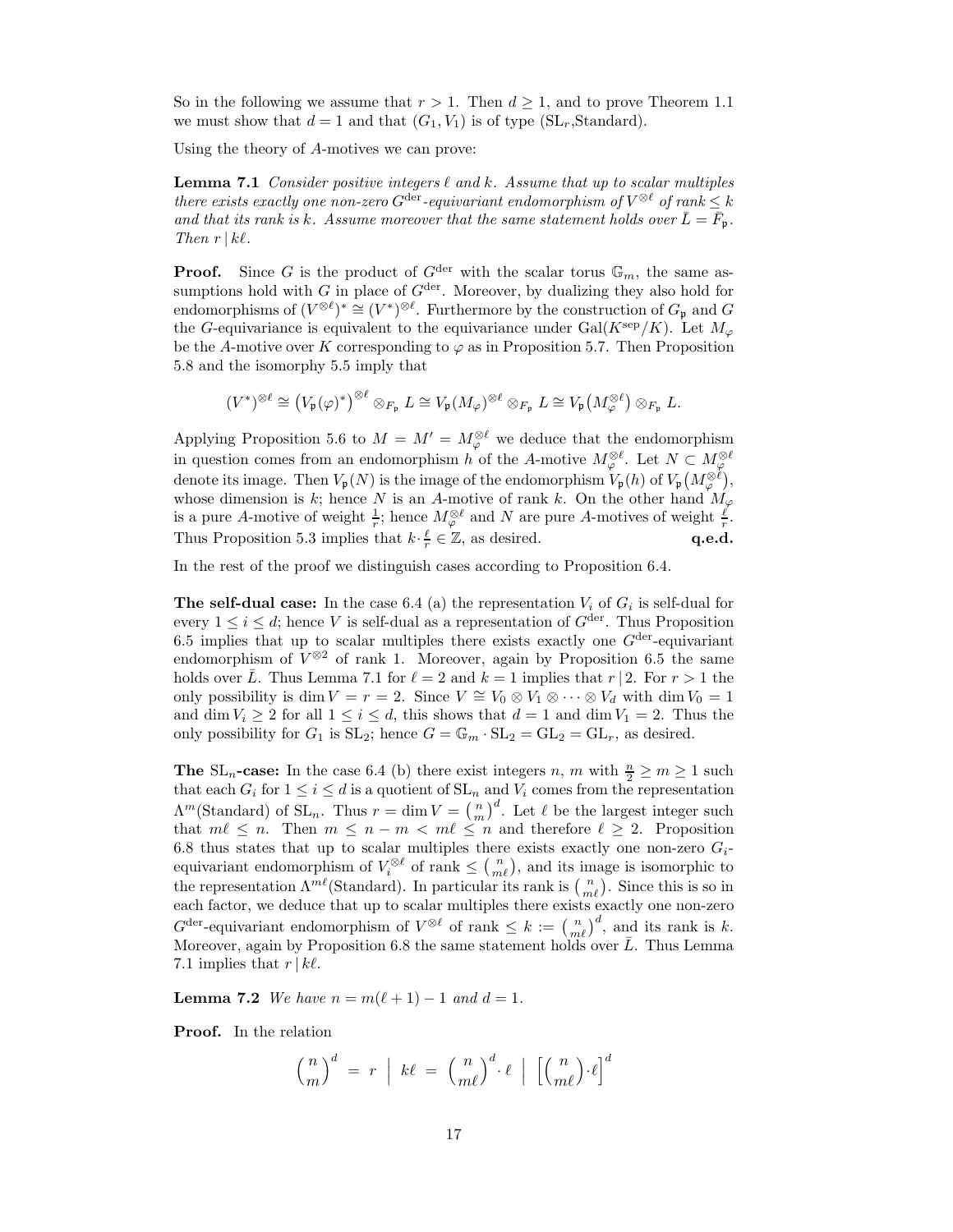we take  $d^{\text{th}}$  roots and deduce that

$$
\binom{n-1}{m-1} \cdot \frac{n}{m} = \binom{n}{m} \mid \binom{n}{m\ell} \cdot \ell = \binom{n-1}{m\ell-1} \cdot \frac{n}{m\ell} \cdot \ell = \binom{n-1}{n-m\ell} \cdot \frac{n}{m}
$$

and hence

$$
\binom{n-1}{m-1} \le \binom{n-1}{n-m\ell}.
$$

Since  $n - m\ell \leq m - 1 \leq \frac{n}{2} - 1 < \frac{n-1}{2}$ , the only way to satisfy this inequality is with  $n - m\ell = m - 1$ . This proves the first equality. It also implies that

$$
\binom{n}{m} = \binom{n}{m-1} \cdot \frac{n+1-m}{m} = \binom{n}{n-m\ell} \cdot \frac{m\ell}{m} = \binom{n}{m\ell} \cdot \ell
$$

and hence

$$
\left(\frac{n}{m\ell}\right)^d \cdot \ell^d = \left(\frac{n}{m}\right)^d = r \mid k\ell = \left(\frac{n}{m\ell}\right)^d \cdot \ell.
$$

Thus  $\ell^d | \ell$ , which by  $\ell \geq 2$  implies that  $d = 1$ , as desired. q.e.d.

Since  $d = 1$ , we already know that  $G^{\text{der}} = G_1$  is simple. To finish this case we repeat the arguments in Lemma 7.1 with a different representation to prove:

### **Lemma 7.3** We have  $r | n(\ell + 1)$ .

**Proof.** Let  $N \subset M_\varphi^{\otimes \ell}$  be the A-submotive from the proof of Lemma 7.1. Then  $W := (V_{\mathfrak{p}}(N) \otimes_{F_{\mathfrak{p}}} L)^{*}$  is the image of the unique  $G^{\text{der}}$ -equivariant endomorphism of  $V^{\otimes \ell}$  of rank  $k = \binom{n}{m\ell}$ , which in the present case is isomorphic to the representation  $\Lambda^{m\ell}$ (Standard) by Proposition 6.8. Since  $m\ell = n+1-m$ , the representation  $V \otimes W$ of  $G^{\text{der}}$  is therefore isomorphic to  $\Lambda^m(\text{Standard})\otimes \Lambda^{n+1-m}(\text{Standard})$ . Proposition 6.9 thus shows that up to scalar multiples there exists exactly one non-zero  $G^{\text{der}}$ equivariant endomorphism of  $V \otimes W$  of rank  $\leq n$ , and its rank is n. Moreover, again by Proposition  $6.9$  the same statement holds over  $L$ .

The rest of the proof proceeds as in Lemma 7.1. Since  $G_0 = \mathbb{G}_m$  acts by scalars on V and W, the same statements follow with G in place of  $G<sup>der</sup>$ . By dualizing the same holds again for  $V^* \otimes W^*$  in place of  $V \otimes W$ . Now Proposition 5.8 and the isomorphy 5.5 imply that

$$
V^* \otimes W^* \cong V_{\mathfrak{p}}(M_{\varphi}) \otimes_{F_{\mathfrak{p}}} V_{\mathfrak{p}}(N) \otimes_{F_{\mathfrak{p}}} L \cong V_{\mathfrak{p}}(M_{\varphi} \otimes N) \otimes_{F_{\mathfrak{p}}} L.
$$

Applying Proposition 5.6 to  $M = M' = M_{\varphi} \otimes N$  we deduce that the endomorphism in question comes from an endomorphism  $h'$  of the A-motive  $M_{\varphi} \otimes N$ . Let N' denote its image. Then  $V_{\mathfrak{p}}(N')$  is the image of the endomorphism  $V_{\mathfrak{p}}(h')$ , whose dimension is n; hence N' is an A-motive of rank n. On the other hand  $M_{\varphi}$  and N are pure A-motives of respective weights  $\frac{1}{r}$  and  $\frac{\ell}{r}$ ; hence  $M_{\varphi} \otimes N$  and N' are pure A-motives of weight  $\frac{\ell+1}{r}$ . Thus Proposition 5.3 implies that  $n \cdot \frac{\ell+1}{r} \in \mathbb{Z}$ , as desired.  $q.e.d.$ 

From Lemmas 7.2 and 7.3 we now deduce

$$
\binom{n-1}{m-1} \cdot \frac{n}{m} = \binom{n}{m} = r \mid n(\ell+1) = n \cdot \frac{n+1}{m}
$$

and hence

$$
\left( \frac{n-1}{m-1}\right) \ \Big\vert \ \ n+1.
$$

One easily shows that the only pairs of integers n, m with  $\frac{n}{2} \ge m \ge 1$  and this property are those with  $m = 1$ . Thus  $m = 1$  and  $r = n$  and  $V_1$  is the standard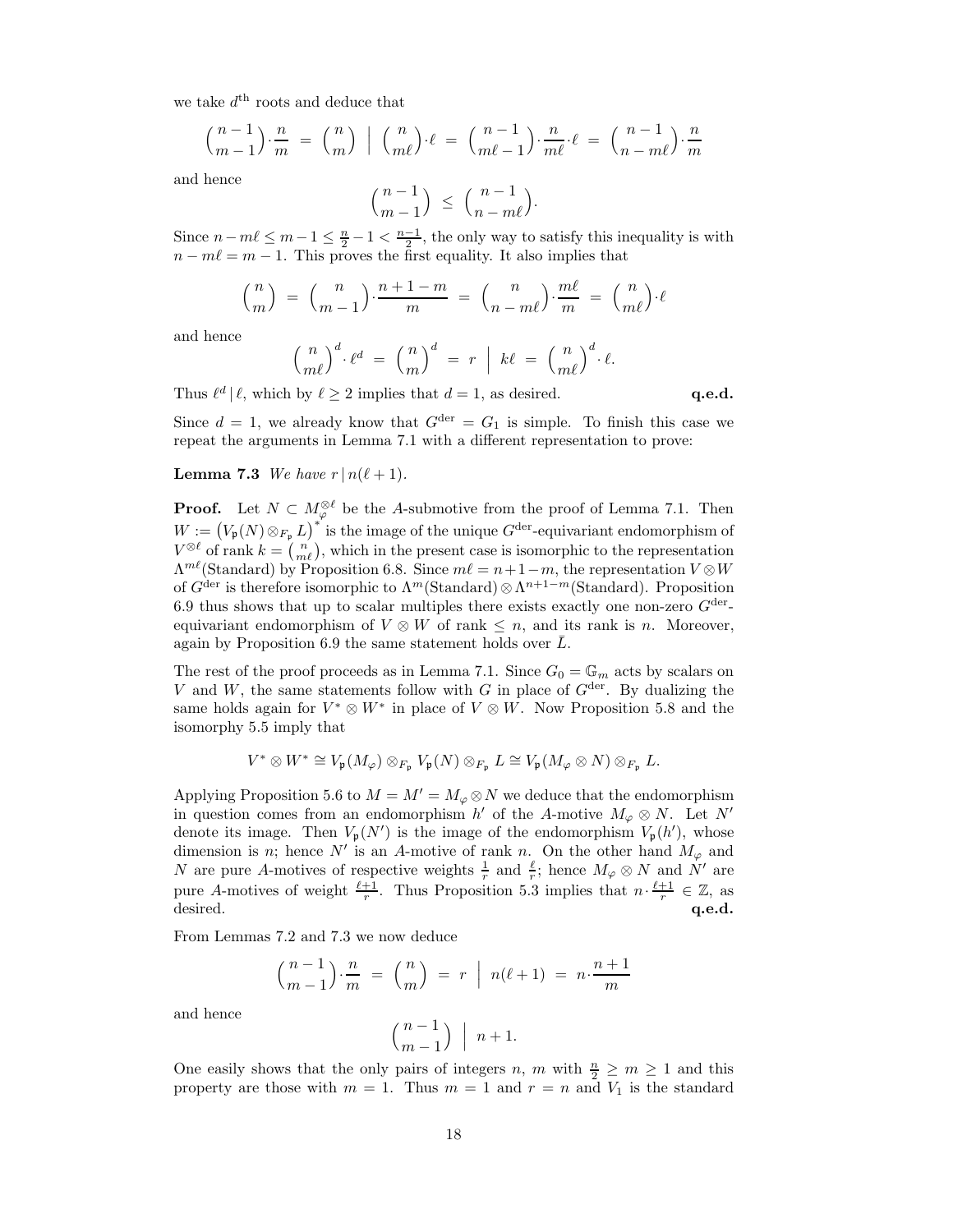representation of  $SL_n$ . Since  $d = 1$  we deduce that  $G = \mathbb{G}_m \cdot SL_n = GL_n = GL_r$ , as desired.

**The**  $D_{\ell}$ -case: In the case 6.4 (c) there exists an odd integer  $\ell \geq 5$  such that each  $G_i$  is a Spin group of type  $D_\ell$  and  $V_i$  its Spin<sup>+</sup> representation. Thus  $r =$  $\dim V = (2^{\ell-1})^d = 2^{(\ell-1)d}$ . Moreover Proposition 6.11 states that up to scalar multiples there exists exactly one non-zero  $G_i$ -equivariant endomorphism of  $V_i^{\otimes 2}$  of rank  $\leq 2\ell$ , and its rank is 2 $\ell$ . Since this is so in each factor, we deduce that up to scalar multiples there exists exactly one non-zero  $G<sup>der</sup>$ -equivariant endomorphism of  $V^{\otimes 2}$  of rank  $\leq k := (2\ell)^d$ , and its rank is k. Again the same statement holds over  $\overline{L}$ . Thus Lemma 7.1 with  $\ell = 2$  implies that

$$
2^{(\ell-1)d} = r | 2k = 2^{d+1}\ell^d.
$$

Since  $\ell$  is odd, this means that  $(\ell - 1)d \leq d + 1$ , which is impossible for  $\ell \geq 5$  and  $d \geq 1$ . Thus the case 6.4 (c) does not occur. This finishes the proof of Theorem 1.1.

# References

- [1] Anderson, G.: *t*-Motives. *Duke Math. J.* **53**, 2 (1986), 457–502.
- [2] Drinfeld, V. G.: Elliptic modules (Russian). Math. Sbornik 94 (1974), 594–627,  $= Math. \text{ } USSR-Sb.$  **23** (1974), 561-592.
- [3] Drinfeld, V. G.: Elliptic modules II (Russian). Math. Sbornik 102 (1977), 182–  $194, = Math. \text{USSR-Sb. } 31 \ (1977), 159-170.$
- [4] Goss, D.: L-series of t-motives and Drinfeld modules. in: The Arithmetic of Function Fields, Goss, D., et al. (Eds.) Proceedings of the workshop at Ohio State University 1991. Berlin: Walter de Gruyter (1992), 313–402.
- [5] Goss, D.: Basic Structures of Function Field Arithmetic. Ergebnisse 35, Berlin etc.: Springer (1996).
- [6] Larsen, M. J., Pink, R.: Determining representations from invariant dimensions. Inventiones Mathematicae 102 (1990) 377–398.
- [7] Pink, R.: The Mumford-Tate conjecture for Drinfeld modules. Publ. RIMS, Kyoto University 33 (1997) 393–425.
- [8] Serre, J.-P.: Groupes Algébriques Associés aux Modules de Hodge-Tate. Journées de Géométrie Algébrique de Rennes, Astérisque 65 (1979), 155–188.
- [9] Serre, J.-P.: Quelques applications du théorème de densité de Chebotarev. Publ. Math. IHES **54** (1981), 123-201.
- [10] Serre, J.-P.: Lettre à Ken Ribet du  $1/1/1981$ . *Oeuvres vol. IV*, Berlin etc.: Springer (2000), 1–17.
- [11] Taguchi, Y.: Semi-simplicity of the Galois representations attached to Drinfeld modules over fields of "finite characteristics". Duke Math. J. 62, 3 (1991), 593– 599.
- [12] Taguchi, Y.: The Tate conjecture for t-motives. Proc. Am. Math. Soc. 123 (1995), 3285–3287.
- [13] Tamagawa, A.: The Tate conjecture for A-premotives. Preprint 1994.